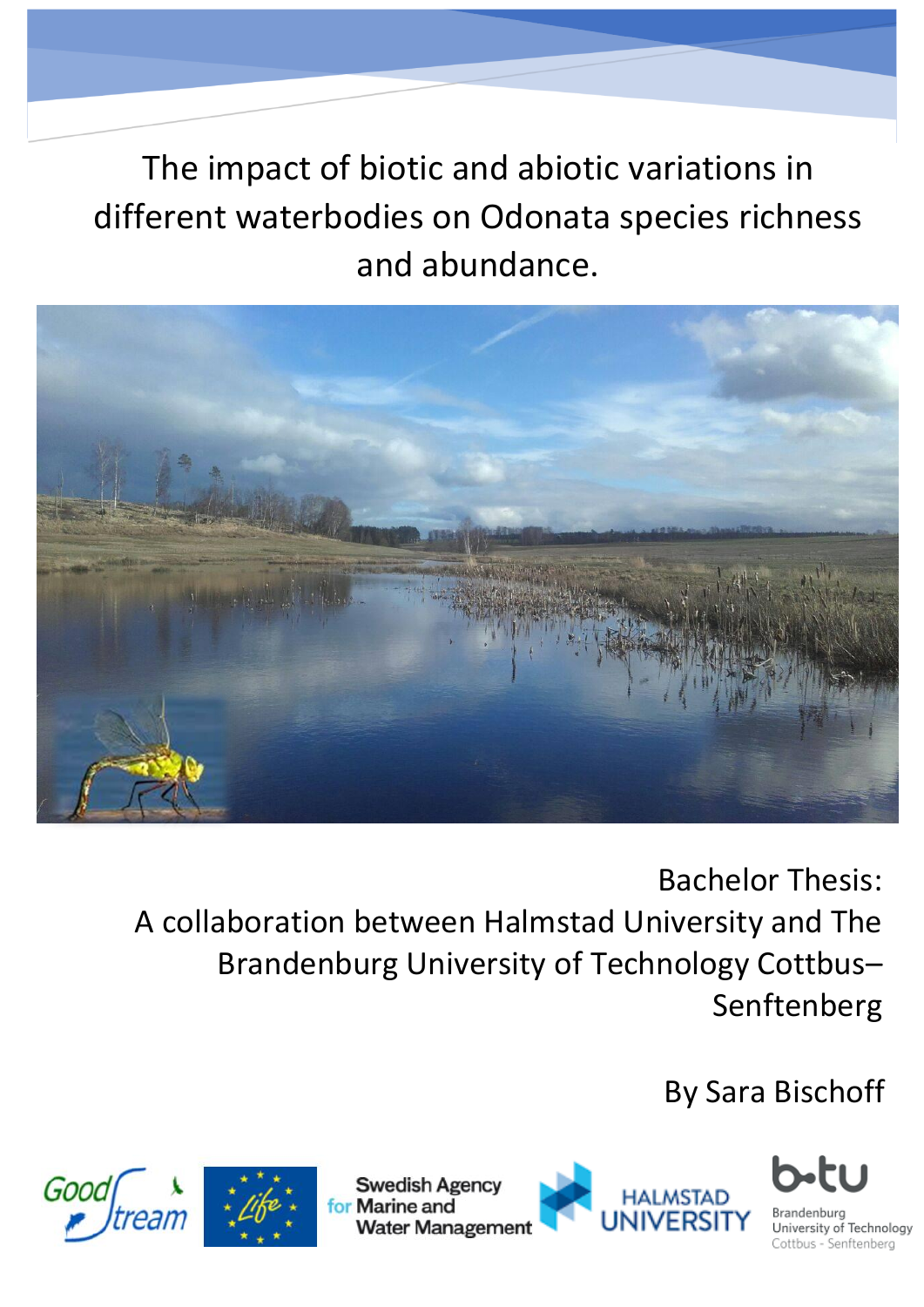## Abstract:

Flying insect biomass has decreased in regionally by up to 75% in the last 30 years alone, according to Hallmann et al (2017). Therefore, it is important to determine the qualities of successful breeding habitats to stop this decline. Odonata have been selected as the test subject as odonates are considered good bioindicators and, in addition odonates also offer easy collection and identification. This research focused on the biotic and abiotic factors of wetlands areas offering potential Odonata breeding sites to determine which factors or limits are needed in waterbodies for successful breeding and compare whether different sizes of wetlands impact abundance and species richness. By sampling 3 different habitat types in a river near Halmstad, Sweden called the river Trönningeån, Odonata abundance, and species composition along with abiotic, and abiotic habitat variables was determined. With this information I determine the habitat requirements dragonflies for successful ovipositioning and survival. It was found that aquatic vegetation was the most important factor for influencing Odonata abundance, and that more abiotic information is needed to determine the limits to successful breeding. with. With regard to waterbody size, it seems that smaller ponds had higher abundance and species richness, however if you go by the diversity indexes this difference between large wetlands is small. was also found that odonates in this region emerge from diapause in March rather than April /May, which is much earlier than previously thought. This information could aid in habitat management, protection, reconstruction, or creation to fulfill these requirements to counteract this decline in biomass and ensure a stable ecosystem in the future.

**Keywords**: Biodiversity, Odonata, Trönningeån, ovipositioning, wetlands, management, protection.

#### Sammanfattning:

Flygande insektsbiomassa har minskat med 75% enbart under de senaste 30 åren.. Därför är det viktigt att bestämma egenskaperna hos framgångsrika förökningshabitat för att stoppa denna nedgång. Odonata har valts ut som testorganism eftersom odonater anses vara bra bioindikatorer och odonater kan också enkelt insamlas och identifieras. Denna forskning kommer att fokusera på de biotiska och abiotiska faktorerna i våtmarksområden som är potentiella Odonata förökningsställen för att bestämma vilka faktorer eller gränsvärden som behövs i vattendrag för framgångsrik förökning. Jag jämför också storlek på habitaten påverkadeantal Odonata och deras artrikedom. Genom att ta prov i 3 olika livsmiljötyper för Odonataantal, och artsammansättning tillsammans med abiotiska och abiotiska livsmiljövariabler, syftade jag att bestämma livsmiljöns egenskaper för framgångsrik reproduktion och överlevnad. Det visade sig att vattenväxtlighet var den viktigaste faktorn för Odonataantal, och att mer information om abiotiska faktorer behövs för att bestämma kraven för framgångsrik förökning. När det gäller storleken på vattendraget verkar det som att mindre dammar hade högre överflöd och artsrikedom, men om man går efter mångfaldsindexen är skillnaden mellan stora våtmarker liten. Jag fann att odonater i denna region vaknade från vintervilan tidigare än man tidigare trott. Denna information kan hjälpa till att skydda vattenlevande insekters livsmiljöer, restaurering av viktiga akvatiska habitat, och att motverka den minskning av insekternas biomassa som vi i nuläget bevittnar och framförallt att säkerställa friska ekosystem för framtiden.

**Nyckelord:** Biodiversitet, Odonata, Trönningeån, ovipositionering, våtmarker, förvaltning, skydd.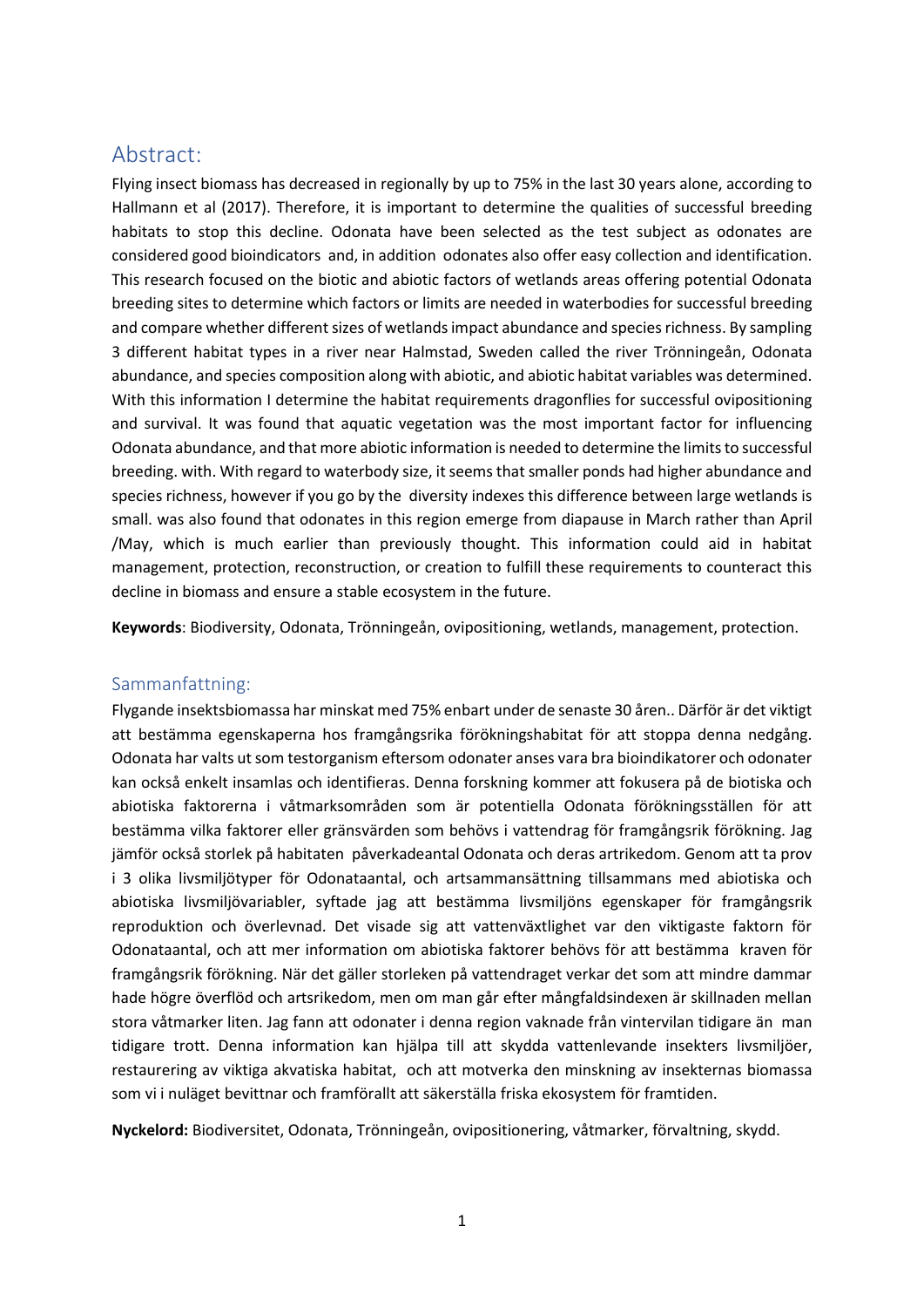# Introduction:

*"Men all around were clearing available land... Wherever the trees fell the moisture dried, the creeks* ceased to flow, the river ran low, and at times the bed was dry. Dragonfies could not hover over dry *places and butterflies became scare in proportion to the flowers" (Stratton‐Porter, 1909)*

Flying insect biomass has decreased by roughly 75% in the last 30 years (Hallmann et al. 2017). This is truly alarming, as biodiversity and complex trophic level structures are crucial to maintaining healthy ecosystems (Raffaelli and Hall 1996; Gamfeldt, et al. 2008). The quotation above illustrates that the connection between habitat destruction and the decline of flying insects has been noted for over a century and reveals that the situation is more severe than these recent statistics indicate. Consequently, constructing, rehabilitating and protecting existing habitats which can support diverse ranges of insect taxa, and subsequent monitoring of these sites, is essential. Furthermore, understanding the habitat requirements of flying insects for successful reproduction is vital to create suitable breeding habitats to help increase insect populations (Patten et al. 2015). The order of Odonata, including dragonflies and damselflies, has been selected as this thesis' subject to narrow the broad focus of 'flying insects'. So far little study to the habitat needs of Odonata has been achieved, and so the parameters to their specific requirements for successful breeding sites, and the extent of their vulnerability to waterbody degradation in agricultural systems, remain unclear (Tippler et al. 2018).

Odonata are often used as bioindicators for assessing aquatic systems (Chovanec et al. 2014), principally due to odonates sensitivity to habitat structure and pollution (Chovanec and Waringer. 2001; Saha et al. 2014), and reactions to vegetation coverage and type (Foote and Rice, 2005). In addition their abundance, taxonomical recognition and distinct species characteristics ensure that identification and sampling in the field are relatively simple as both adults and larvae (Chovanec and Raab. 1997). Their use as bioindicators makes them an ideal test subject for this thesis, to monitor water quality and the impacts on aquatic ecosystems. However, adult odonates can be very mobile, so the data gathered using solely adult Odonata may be distorted as this life stage does not fully represent the actual residency at a freshwater site (Patten et al. 2015). Hence, using only one life stage of Odonata as bioindicators can be misleading (Patten et al. 2015) or difficult, and impractical (Sato and Riddiford. 2007). Combinations of adult surveys, larval sampling and exuviae together has been suggested give a clearer indication of habitat use and thus water quality conclusions (Patten et al. 2015; Osbor. 2005).

Odonata require aquatic habitats to complete their life cycle. This study will focus 3 differing waterbody types; large wetlands (over 200 m<sup>2</sup>), smaller ponds (30 – 200 m<sup>2</sup>) and the river itself, as successful breeding sites. Wetlands serve a wide variety of functions (Appendix 1) including regulation processes, nutrients recycling and storing, pollutant removal, as well as providing habitats for species breeding and biodiversity (De Groot. 1992). However, before these functions were known, wetlands were regarded as unproductive lands, which spread disease. This lack of information lead to destruction of wetlands, often to create agricultural zones (Zimmerman. 2001). As a result, river systems were impacted, with less filtration and higher sediment loads. Rivers were also misused as mechanisms to remove wastes from urban areas (Kernan, et al. 2011), and many have been manipulated for this purpose, or for other human needs, by straightening channels and removing riparian zones to be relaces with solid walls. These actions have removed precious and fertile floodplains and changed the properties of the river effecting species biodiversity and composition.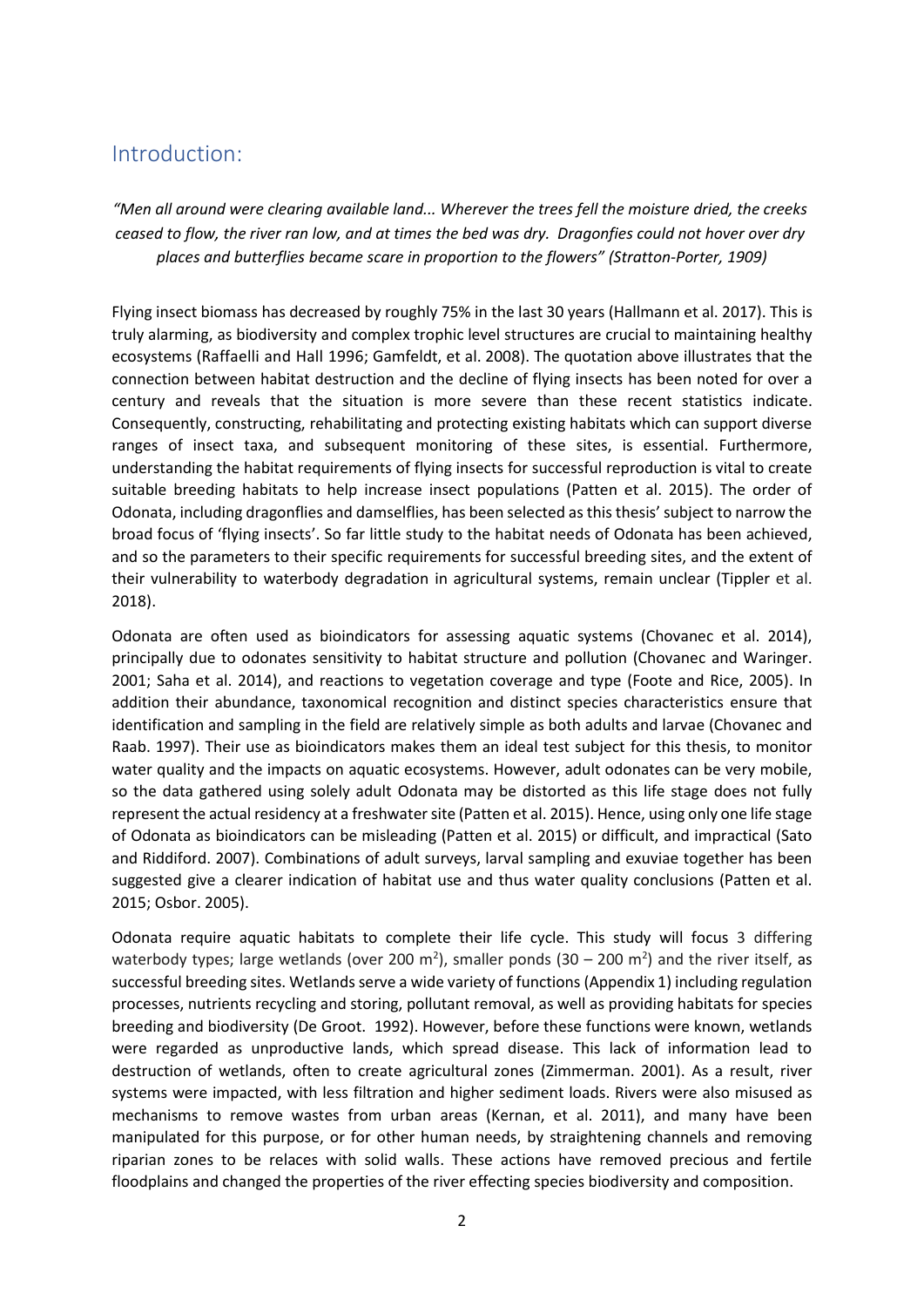Globally, natural wetlands are one of the most vulnerable and threatened habitat types, with a decline of 30%. In Europe alone, up to 50% of wetlands have been destroyed or impacted from 1970 to 2008 (Dixon et al. 2016). Wetlands contain a high diversity of macroinvertebrates and macrophytes, and thus contribute to ecosystem stability and diversity. To compensate for the loss of wetland areas a protection act called the RAMSAR convention, which came into force in 1975, has been put in place which had acted to highlight the importance of wetlands and facilitate the protection and creation of new wetlands (Ramsar Convention Secretariat. 2013). Many new artificial wetlands are being created, often along highways, agricultural and industrial zones to help filter the contaminants to lower pollution reaching rivers. The construction of these filter wetlands has created shallow vegetated areas for denitrification and nitrogen uptake to lower the risk of eutrophication, these areas also permit odonates to breed and forage (Huikkonen et al. 2019).

Better waterbody management in Europe has led to several Odonata species which were previously considered threatened in the 1990s to subsequently recover over time (Kalkman et al. 2007). This is a good indication that Odonata populations can increase when good quality habits are present. LIFE-Goodstream projects in the Halland region in Sweden, aim to improve water quality along the river Trönningeån catchment near the city of Halmstad (LIFE-Goodstream, 2019). LIFE-Goodstream have created several additional wetlands in this agricultural catchment. Construction of these agricultural wetland projects are primarily to filter, pollutants, nutrients and solid matter from the runoff of the adjacent farmlands, thus enhancing water quality and lowering the chance of waterbodies becoming eutrophic. Additionally, however, these wetlands enhance local biodiversity and add aesthetic beauty to the landscape (Tippler et al. 2018). Thus, creation of new wetlands and management and restoration of existing waterbodies will have a positive impact on many aquatic and flying insect abundances, not limited to just the Odonata order.

Biotic and abiotic variables in waterbodies have a huge impact on the ecosystems, including macroinvertebrates and macrophytes within these ecosystems. The success of Odonata eggs and larvae, depend directly on the quality of the water in which these organisms live. Pollutants can cause inhibited growth in larvae, which can reduce the chances of survival due to increased predation. Acidic waters can change feeding behaviours in some odonate species (Corbet, 1999) and may increase metal concentration by 2-5 times compared to a pH of 7 (Johansson et al. 1995). In both lentic and lotic ecosystems(still and flowing waterways) the presence of certain vegetation is very important for Odonata success (Huikkonen et al. 2019) other factors such as water depth and bottom type diversity, water clarity and nutrient levels need to be investigated to establish a full body of understanding (Huikkonen et al. 2019). From the research of Saha et al. (2018), Silva et al. (2018) and Honkanen et al. (2011), pH and oxygen levels have a large effect on breeding sites. In lotic environments (flowing waters) the velocity of the water is the major factor for breeding success (Ribeiro & Uieda 2005; Silva et al. 2018).

Abiotic factors effect Odonata populations by damaging aquatic habitats in a variety of other ways While nitrogen (N) and phosphorus (P) are essential elements of life and growth, having these in excess can be damaging to waterbodies, causing, anoxic environments, increased toxicity and eutrophication which may reduce aquatic species chance of survival (Drewry. et al. 2006). Excess nitrogen specifically creates problems such as nitrification, which leads to an increase in greenhouse gas pollution (nitrous oxide) contributing to the wider problem of climate change, further perpetuating biodiversity loss (Sobota et al. 2013). Electrical conductivity which measures salts in the water, which effect ionic composition changes in the water which may also result in biodiversity loss and possible chronic effects to organisms. Water hardness can relate to other constituents such as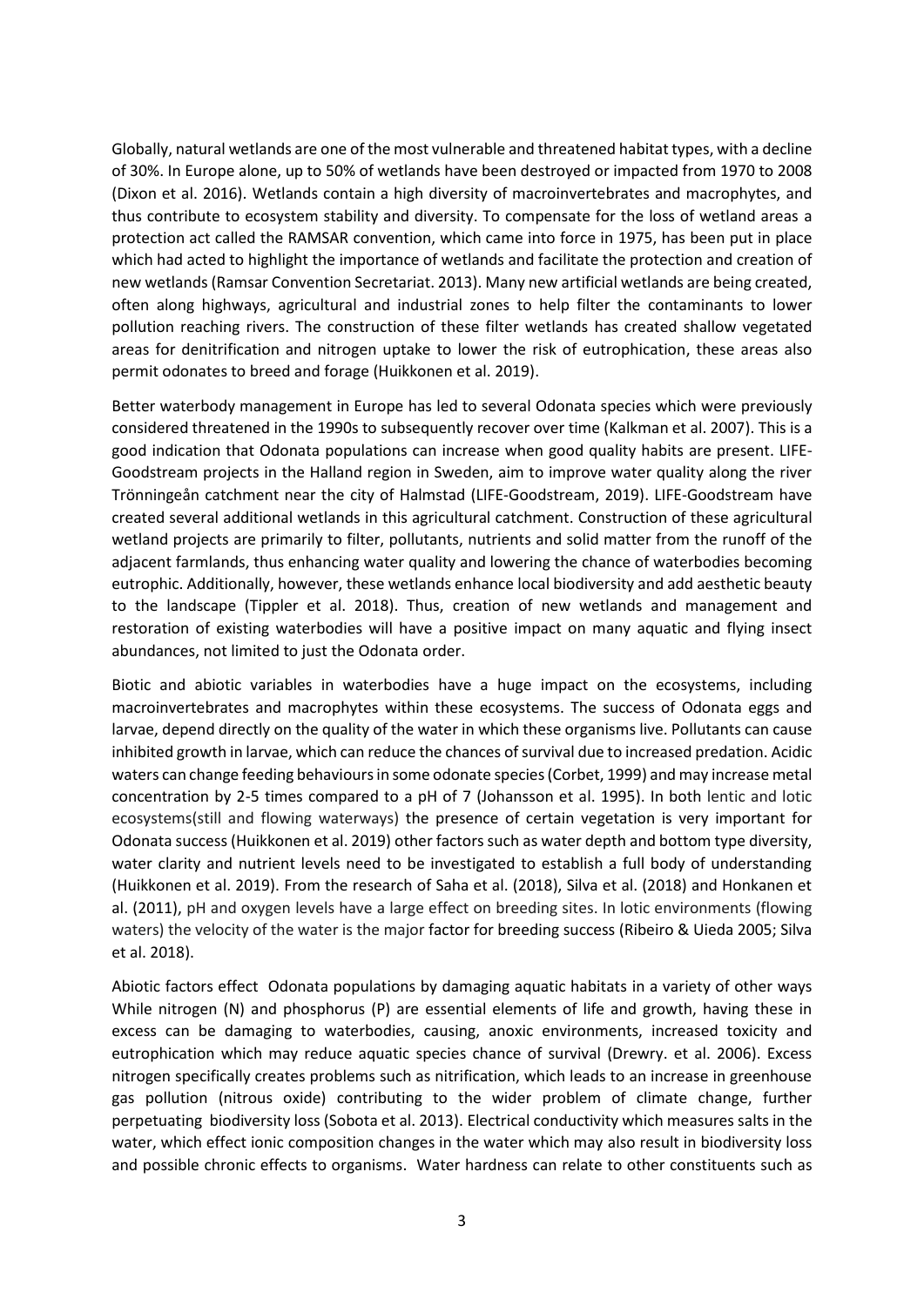aluminium, iron, zinc, barium and manganese (Sengupta 2013). Total dissolved solids (TDS) also incorporate salt content and organic matter and other minerals in water, depending on the amount and composition of TDS, toxic environments can be created (Weber-Scannell and Duffy. 2007).

This paper will focus on these biotic and abiotic qualities of the existing and constructed water bodies along the river Trönningeån in Halland, Sweden, andhow these factors effect Odonata species richness and abundance. By determining the water parameters where odonate larvae are found, a more complete picture of how to adapt existing, or create new wetlands to accommodate Odonata breeding can be created. The abiotic water parameters which will be the focus of this thesis are water colour, temperature, pH, absorbance, dissolved oxygen, salinity and total dissolved solids, and water hardness. These parameters were indicated by Osborn (2005), Silva et al. (2018), Suhaila et al. (2016) and Campos et al. (2016) to influence dragonfly oviposition and larvae growth. The biotic parameters include aquatic vegetation composition, water area, and bottom type as per recommendations by Chovanec et al. (2015), Sato and Riddiford (2007) and Huikkonen et al. (2019) as other important factors to allow emergence and species variation. Currently, there are conflicting results on whether larger or smaller wetlands are best suited to increase species richness (Huikkonen et al. 2019). This study will aim to discover if larger or smaller wetlands are more suitable to help increase Odonata opulations. In this study an adult survey of the region will be compared to the larvae sampled to show any discrepancies between adult and larval distribution. The presence of the aquatic Odonata larvae will be the focus for demonstrating that successful breeding has occurred, and to indicate that the sites were not simply roosting or foraging sites of adults, (Patten et al. 2015). This will add more information to the discussion about the appropriate use of different Odonata life stages as bioindicators in field surveys.

# Aim:

The information gathered from this research firstly aims to determine the optimal habitat conditions for Odonata which could be used to give useful scientific guidelines on future wetland projects, restoration projects of existing wetlands or creation of new agricultural runoff sites to primarily ensure the success of the Odonata order. Secondarily this research may help other species of flying insects which rely on aquatic habitats during their life cycle to recover, either by directly improving these existing habitats or by providing knowledge about species needs to provide suitable breeding grounds (Patten et al. 2015).

Within this thesis I hypothesise that:

- A higher diversity of Odonata larvae will reside in the larger waterbodies(Chovanec et al 2015)
- There will be a higher abundance of Odonata species in the wetlands (Huikkonen et al. 2019) rather than the rivers (Chovanec et al 2015).
- The percentage of aquatic vegitation cover impact Odonata diversity (Huikkonen et al. 2019)
- The abiotic conditions successful breeding will relate to dissolved oxygen levels (Chovanec et al 2015), pH, and total dissolved solids (Silva et al. 2018).
- The differences between the adult population surveyed compared to the larvae at the sample sites, will show that odonates can use locations differently, indicating the ineffectiveness of only adult Odonata as bioindicators in these locations.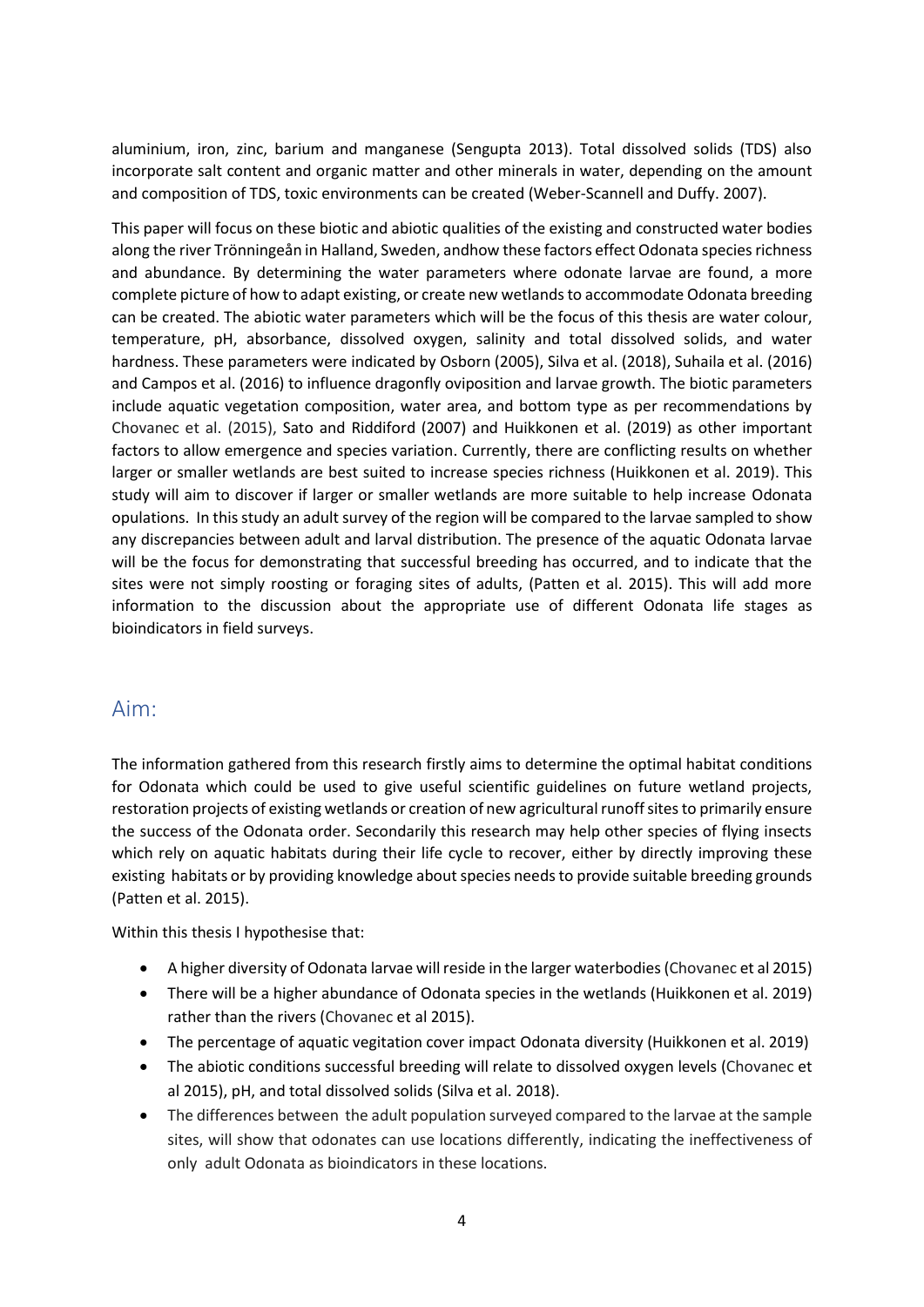# Materials and methods:

#### Location:

The LIFE-Goodstream program is an EU-funded conservation project (LIFE Programme, 2019), existing in Halland, a county of Sweden. Their focus is to improve the ecological status of streams within a heavy agricultural zone, and the project has been operating here since 2015. During this time, the project has constructed amphibian ponds, restored wetlands, removed dispersal barriers in the stream and has implemented strategies to improve the Ecological status of the 11 km river Trönningeån (GoodStream, 2019). Part of their achievements is the creation and monitoring of several

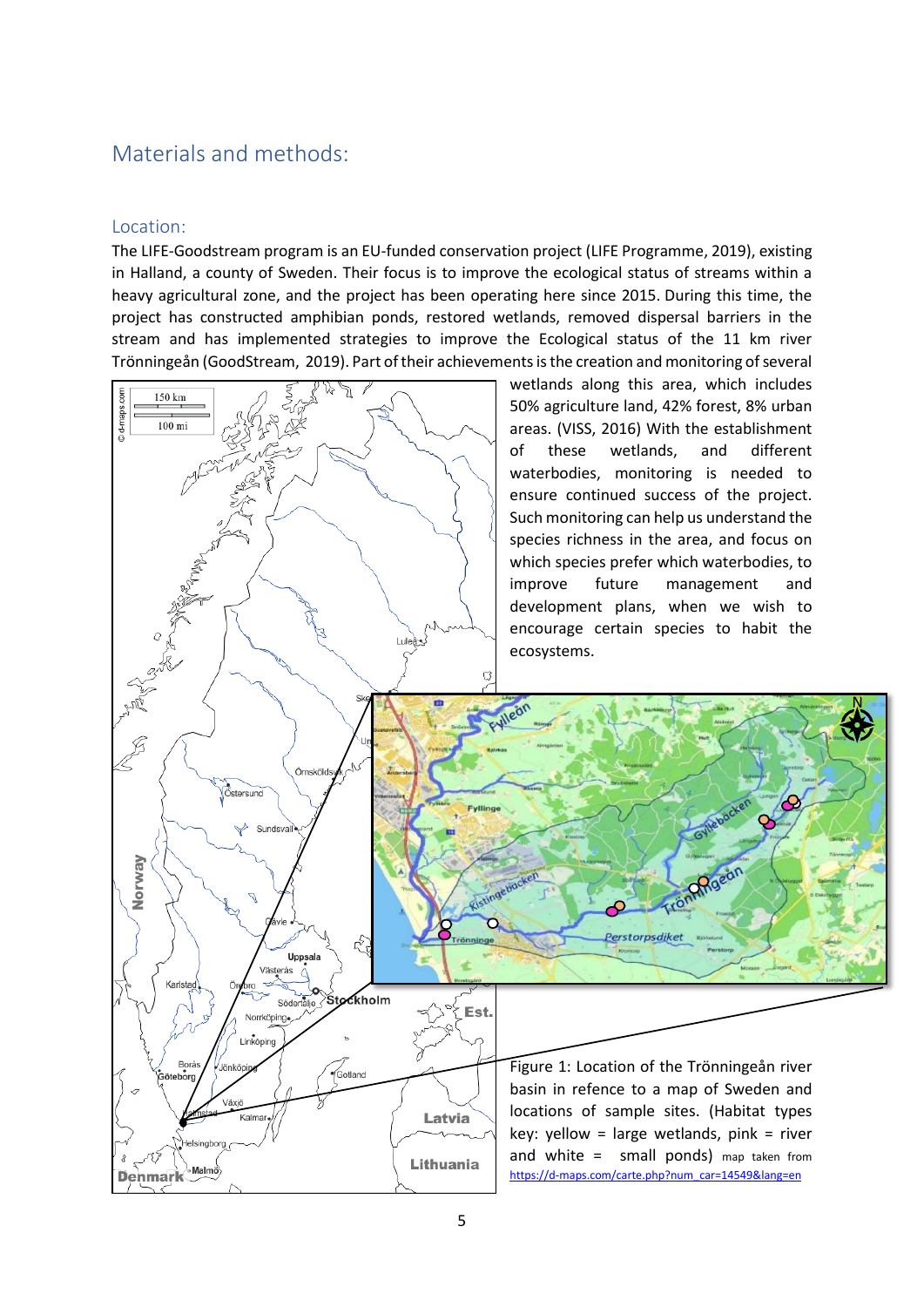The different habitat locations along the river Trönningeån, and all sites have been chosen due to size diversity, previous surveys completed in these locations and ease of access. To be studied are the larger (over 200 m<sup>2</sup>) wetlands, smaller ponds (30 – 200 m<sup>2</sup>) and the stream itself. Odonata larvae were collected from the 3 differing waterbody types (large wetland, small pond and stream), at 12 sites (see fig. 1). Many of these wetlands are situated in agricultural catchments constructed on private land with the growth of cereals, and farm-animal raising, with some industry within the catchment zone. The locations were chosen to coincide with surveys of adult dragonflies, which were undertaken by John Stand of LIFE-Goodstream. The information from these adult odonata surveys will give additional information of which species uses the wetland only for reproduction (if there are larvae but no adults) and which use it only for food/foraging as adults (adults but no larvae) or use it for both purposes (both adults and larvae) to give a better of species distribution and locations where the adults find suitable for breeding.

#### Study design

The focus of this thesis is to document Odonata species inhabiting different types of waterbodies, by comparing the properties of the habitats, to determine what aspects are most advantageous for successful breeding. A comparative study on Odonata composition in differing waterbodies was undertaken, including 4 large wetlands, 4 small ponds, and 4 locations of the Trönningeån river. Here I measured biotic and abiotic factors of the habitat in relation to previous studies undertaken on Odonata abundance and diversity. Abiotic data was collected on all sites on the 5th of March 2020, including abiotic measurements in the field (turbidity, secchi depth, water colour, temperature, pH, absorbance, dissolved oxygen, electrical conductivity, salinity and total dissolved solids, and water hardness). In addition, the percentage coverage of aquatic vegetation was monitored as a biotic factor. I also collected water samples to be analysed for water hardness, nitrate, total N & P, and TDS. Larvae sampling occurred over 3 separate days,  $3<sup>rd</sup>$ ,  $5<sup>th</sup>$  and  $19<sup>th</sup>$  of March 2020, with a standardised 45-minute unit effort sampling time allocated to all waterbody sites.

#### Study species

Odonata is an abundant order, which includes dragonflies and damselflies, and is found on all continents except for Antarctica (Clausnitzer et al. 2009). Odonates inhabit a wide range of environments including bogs, lakes, brackish estuaries, rivers and temporary waters (Nillson. 1997). Odonata is a well-recognised and studied order, which has a presumed worldwide distribution of around 5,952 species(Saha et al. 2018), with 64 species in Sweden (Dragonflypix, 2020). The IUCN Red List states that 15.3% of global known species are near threatened to critically threatened (IUCN. 2020), highlighting the seriousness of the flying insect decline. Dragonflies are important to aquatic ecosystems, as they act both as prey and predators during their life cycle (Corbet. 2004) and are also often used as bioindicators of habitat health (Kalkman et al. 2007) however there is some uncertainty as to the accuracy of this practice (Patten et al. 2015). A physical description of Odonata adults and larvae can be found in Appendix 2.

The life cycle of Odonata is dependent on the availability of water for successful ovipositioning. Breeding occurs in the air and eggs are often deposited on aquatic plants under the waterline (Matushkina, & Gorb. 2007) certain species needing specific plants to reproduce (Huikkonen et al. 2019) and will hatch within a few weeks (Stoks. 2010). During the larval stage the larvae are solely aquatic (Corbet. 2004) and carnivorous, preying on living organisms, including tadpoles and even small fish (Kalkman et al. 2007). The larvae can take anywhere from a few weeks to 7 years to develop,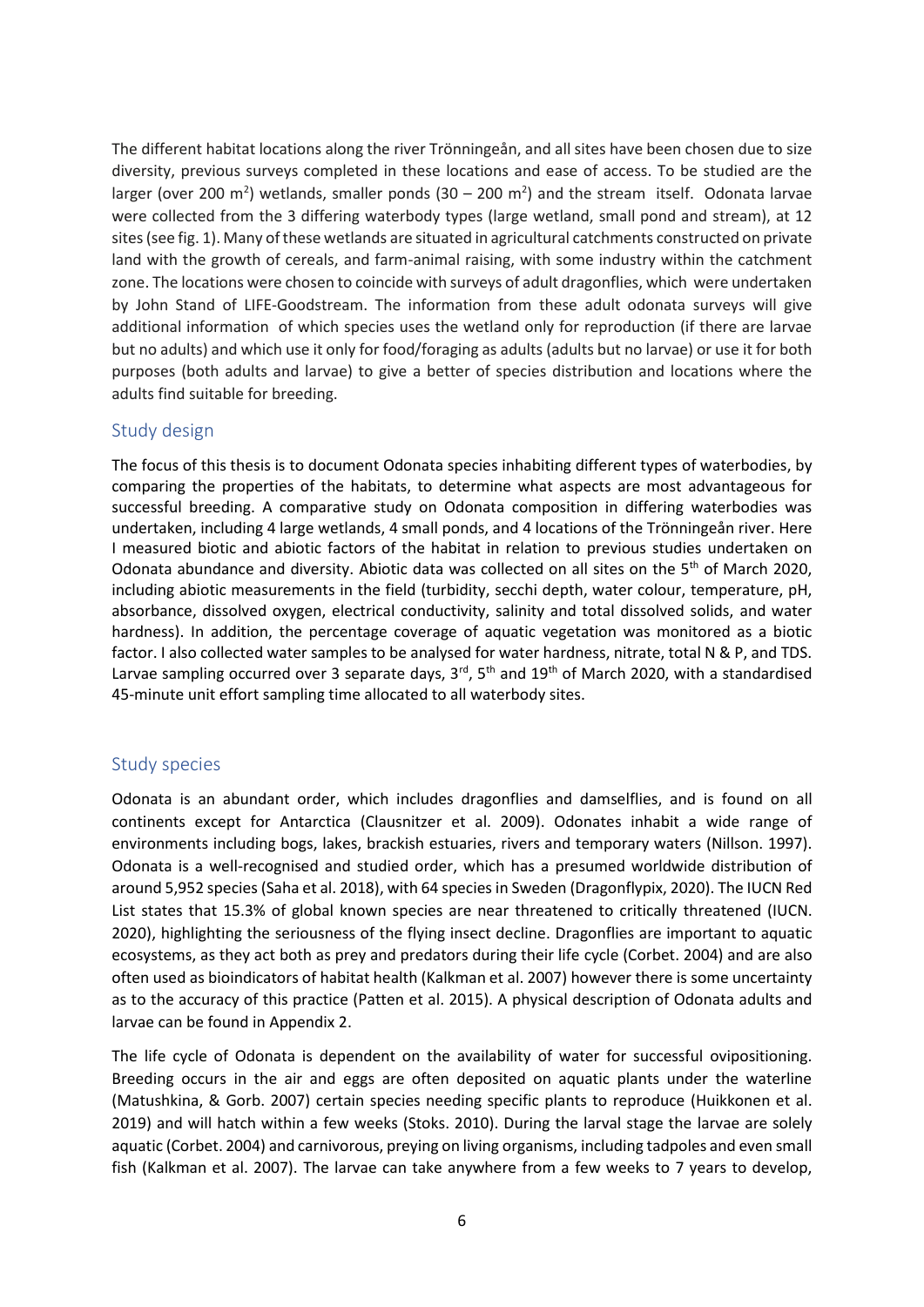depending on the species and habitat conditions, and undergo about 10 moults in this time to allow for growth (Stoks. 2010). At the end of the growth stage, the larvae will crawl up above the waterline, then with the final moult they metamorphose into the adult phase (Kalkman et al. 2007). Once the exoskeleton has hardened the fresh adults emerge leaving behind a shell called an 'exuviae' (which can also be used to identify specific Odonata species). Adults will often disperse away from the breeding site to hunt and gain body mass, during this time they will reach sexual maturity, with the females developing eggs, at which point they will return to the water (Stoks. 2010).

Often between 50%-95 % of larvae do not survive to emerge (Corbet. 2004; Patten et al. 2015) and egg mortality is around 25%, as found in *Pyrrhosoma nymphula* (Stoks. 2010). Fish are the primary enemy of Odonata, eating both eggs and larvae which can affect the distribution of some species (Nillson. 1997). Stoks and Córdoba-Aguilar (2010) found that the environmental parameters can influence egg development, such as lower temperatures leading to eggs hatching to early, before full development, thus resulting is smaller hatchling sizes, which can increase predation on the hatchlings, consequently reducing the chance of reaching adulthood. It was found that survival until adulthood was increased with later egg hatching times and so the effects of larval conditions directly correlates to adult fitness and breeding success.

#### Field work

At each site the abiotic data was first collected (dissolved  $O_2$ , EC, pH and temperature) using a dissolved oxygen meter model HANNA instruments HI 9146, a conductivity meter model HANNA instruments HI 991301 and a thermometer. The area of the large wetlands and ponds were measured (Huikkonen et al. 2019; Campos et al. 2016) to determine whether the waterbody is considered, large (over 200 m<sup>2</sup>), or small (30 – 200 m<sup>2</sup>), which were used also used as measures of habitat area for the Odonata. Next, the biotic data regarding aquatic macrophyte composition in percent was noted, no specific species were identified as their presence of aquatic vegetation was all that was required for data recording. The observations were done by sight from the shoreline and the coverage was then estimated. Water colour was also observed which often translates well to water quality and eutrophic state of the waterbody (Carlson, 1977) and the bottom type according to mud, visible organic matter and stones was noted.

The temperature was taken twice at each location and the mean determined for accuracy. The pH and EC were measured at the same occasion. When measuring the oxygen levels, the  $O<sub>2</sub>$  meter was standardised to be calibrated to 100% in air then immediately put into the water source for exactly 20 seconds (measured on a stopwatch) to give standardised results. Water transparency and depth of each sampling site was measured with a Secchi disk from within 1 m of the shoreline, where the larvae were sampled. A water sample was taken at each site for further analysis of dissolved oxygen and chemical elements such as total nitrogen (TN), total phosphorus (TP), nitrate and calcium.

Samples of larvae were taken in a standardised method for sampling, using a 20 cm oval water net with a mesh size of 2 mm, and swiping the net in a Z pattern 3-4 times, and emptying contents into a white container to sort through the contents of the net to look for samples. The Odonata catch per unit effort was set to 45 minutes at each site. Site F large was resampled two days after the first unsuccessful attempt. All larvae samples were collected in plastic containers labelled with location and site to eliminate confusion and site contamination, to determine species abundance and then fixed in an 80% alcohol solution to be then identified to species level, in the laboratory.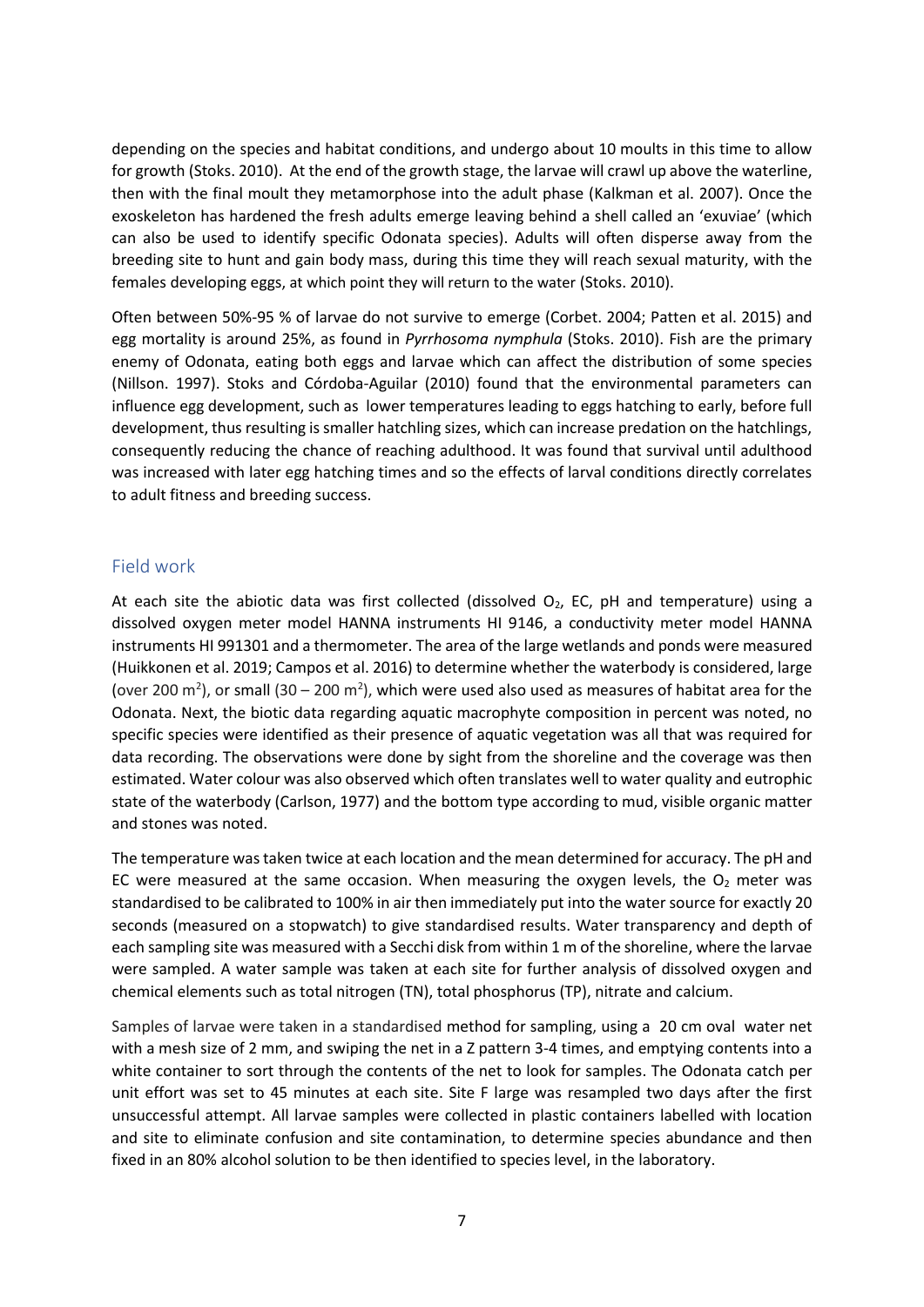#### Laboratory analysis

Chemical analyses were performed under standard conditions. Filtration was used to determine total dissolved solids (TDS), which was weighed b to determine the mass of solids in the sample then this was divided by the sample amount in litres. A titration was used to determine the waters hardness.

A flow injection analyser (FIAstar 5000 Analyzer) was used to determine the TN, total TP and nitrate. The standards AN 5202 and AN 5201 were followed.

#### Statistical analysis

The mean, standard deviation, minimum and maximum of abiotic variables were analysed in SPSSwith the data collected, a biodiversity calculator (Biodiversity Calculator. 2020) was also used to determine the Simpson Index and the Shannon Index. These indices help to measure and quantify the commonness or rarity of species in a community (Beals, Gross, and Harrell. 2000). From this data, the evenness was calculated using the division of the log of the species richness to the Simpsons index. These values are represented in Appendix 4 table 8.

Subsequent statistical analysis was preformed using the SPSS program, my data was not normally distributed at p= 0.033 and p= 0.037. To find if any differences existed between biotic and abiotic variables, a Kruskal-Wallis test (K Independent Samples) was tested with pH, EC (mS), dissolved oxygen (%), aquatic vegetation (%), hardness (mol/L), TN (ppm), TP (ppm) and nitrate (ppm) in regards to species richness, the uncorrelated data was then excluded from further analysis and the similarities were focused in association tests. To find the associations for the data a Spearman rank correlation for non-normally distributed data was used to determine the important correlations between data, which provided the most significant factor effecting abundance and species richness . From this data graphs were created to visually represent the information gathered.

# Results:

#### Odonata diversity and abundance in test sites

Encompassing all test sites, 9 different genera were collected in their larval form, with a total number of 351 individuals. Figure 2 shows the larval abundance and species richness of each of the habitat types, where the large wetlands had a species number of 6, and a total abundance of 100, the stream had a species richness of 4, and an abundance of 18, and the small pond a species richness of 7, and an abundance of 233. Overall, the number of genera per site ranged from 1 to 7 The two most abundant taxa were *Coenagrion* and *Enallagma*, representing 66% of the total number of larvae collected. Furthermore, bthe Simpsons Index (Biodiversity Calculator. 2020) showed that the large waterbodies were marginally more diverse (D= 0.397) than the small waterbodies (D= 0.338), and that the river had a very low Odonata diversity (D= 0. and the abundance ranged from 3 to 119, full data can be found in Table 5 in Appendix 3.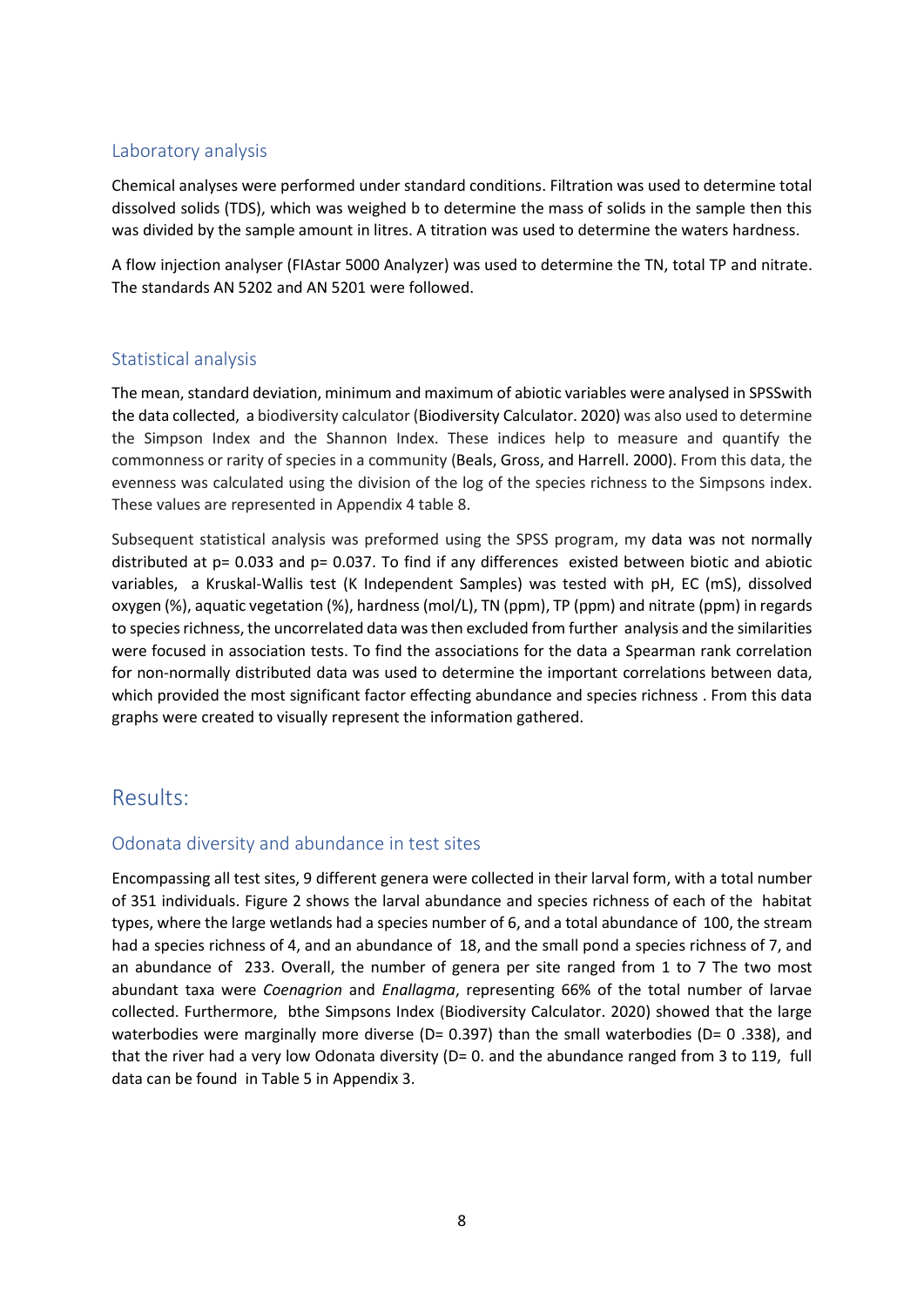

Figure 2: larvae samples abundance in selected waterbody types

#### Biotic factors in breeding locations

A Spearmans Correlation was used to find association with the variables, due to the non-normally distributed data. The results of the correlation are pH ( $p = 0.592$ ), hardness ( $p = 0.568$ ), TDS ( $p = 0.091$ ), TN (p = 0.566), TP (p = 0.486), nitrate (p = 0.638), temperature in <sup>o</sup>C (p = 0.546), EC (p = 0.782), dissolved oxygen (p = 0.782). My data shows most P values were > 0.05 thus there was no significant relationships between the factors. Only aquatic vegetation correlated significantly with larvae abundance ( $p = 0.008$ ;  $R^2 = 0.52$ ) and with species richness ( $p = 0.004$ ;  $R^2 = 0.53$ ). Figure 3 shows the correlation between Odonata abundance and aquatic vegetation, this indicatesthat aquatic vegitation has a significant positive correlation, for both species richness and abundance.



Figure 3: representaion of the correlation between aquatic vegetaion and abundance (number of individuals) where the yellow represents the river, pink is the large wetlands and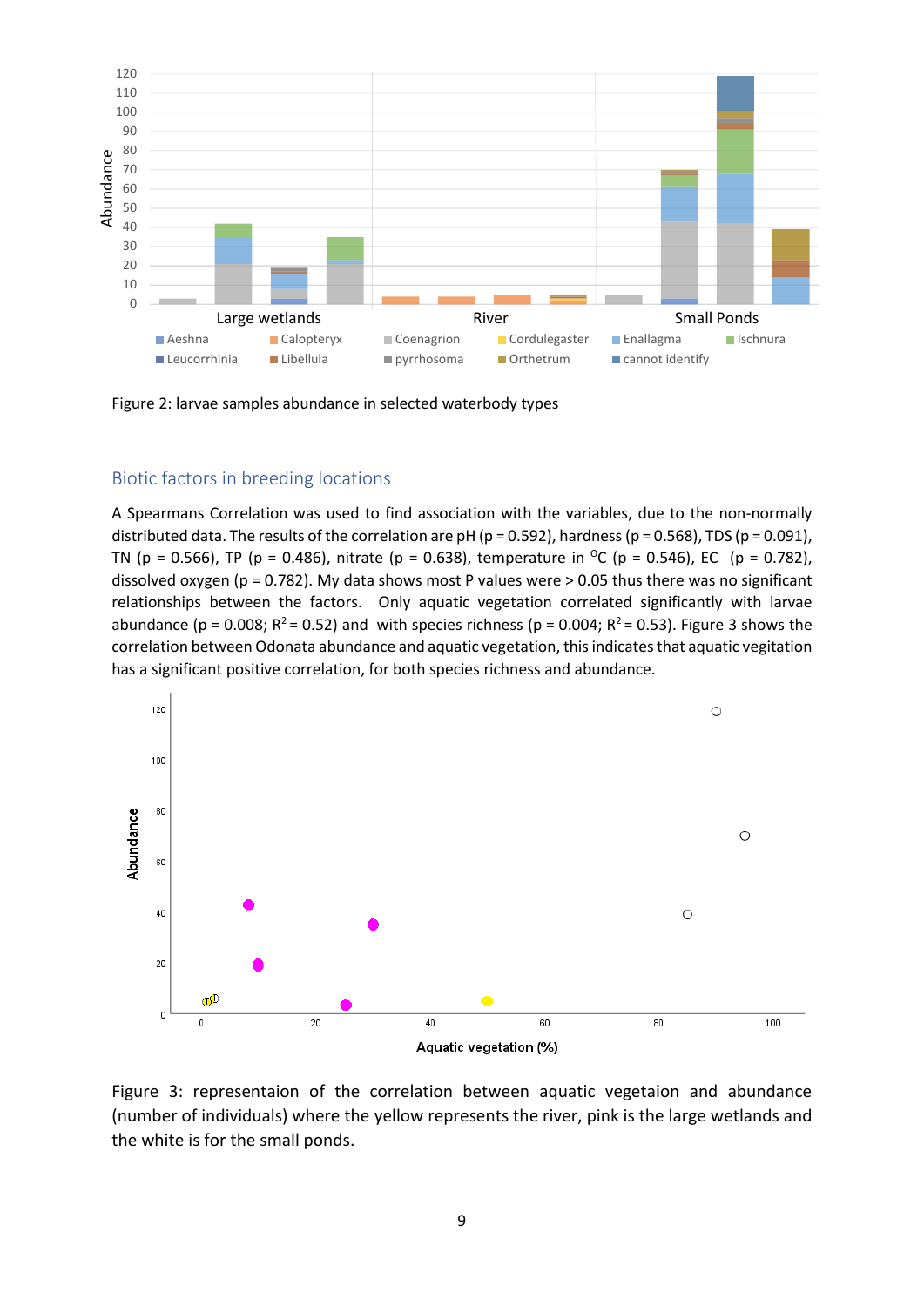#### Abiotic water variables

The mean and stanstard deviation of all 12 sites and each waterbody type is shown below in Table 1, which demonstrations that all waterbodytypes had acceptable water quality, with little abiotic varience between them.

|           | individual test waterbody types. |    |     |           |          |            |    |         |
|-----------|----------------------------------|----|-----|-----------|----------|------------|----|---------|
| Waterbody | Temperature                      | рH | EC. | Dissolved | Hardness | <b>TDS</b> | TN | Nitrate |

Table 1: The mean, ± standard deviation (SD) of abiotic variables of all combined waterbodies and the

| <i>v</i> alerbouy |            | i emperature | DП   | ᇿ      | pissoived  | <b>Hardfiess</b> | כש ו   | 1 I V | ١۲    | Nitrate |
|-------------------|------------|--------------|------|--------|------------|------------------|--------|-------|-------|---------|
| type              |            | Celsius      |      | (mS/L) | Oxygen (%) | (mmol/L)         | (mg/L) | (ppm) | (ppb) | (ppm)   |
| River             | mean       | 5.63         | 6.73 | 0.17   | 84         | 2.48             | 21     | 2.37  | 0.06  | 2.65    |
|                   | SD $(\pm)$ | 0.59         | 0.45 | 0.07   | 7.13       | 0.5              | 14.28  | 0.95  | 0.09  | 1.18    |
| Large             | mean       | 5.23         | 6.99 | 0.2    | 80.05      | 2.38             | 32.5   | 3.30  | 0.04  | 2.82    |
| Wetland           | SD $(\pm)$ | 0.54         | 0.39 | 0.06   | 6.65       | 0.44             | 25     | 4.00  | 0.05  | 2.62    |
| Small             | mean       | 6.28         | 6.46 | 0.25   | 86         | 2.89             | 71.75  | 3.19  | 0.03  | 2.99    |
| Pond              | SD $(\pm)$ | 1.75         | 0.47 | 0.11   | 8.00       | 0.63             | 124.20 | 2.70  | 0.03  | 2.64    |

### Discussion:

My study, in line with several previous studies show the positive relationship between Odonata species richness and abundance with the presence of aquatic vegetation. Furthur studies show which specific macrophyte type (floating, submerged, emergent) are benificial for different factors, such as hiding, foraging and breeding (Huikkonen et al. 2019). It was found that both large wetlands and small ponds hosted many Odonata species, often in high abundance and The Trönningeån river system despite this lack of diversity, however, represented two niche species which are uniquely river dependent, the *Cordulegaster boltonii* and the C*alopteryx virgo* which did not occur in wetland environments highlighting the importance of different waterbodies for Odonata species diversity. In addition it was discovered that Odonata larvae are active in these waterbodies earlier then previously thought. Odonata generally enter diapause around the winter months, due to limited photoperiods and cooler temperatues (Flenner , et al. 2010). Non-diapause months have been specifically noted as April and May where develpoment is stimulated by the increase of day length (Corbet, 1956). My results show that this information may be changing due to increasing global temperatures. Warmer weather was noted In the halland region of Sweden, during the sampling year of 2020. A very warm winter, lacking snow cover for any extended period of time, or prolonged ice cover on waterbodies occurred during this season. From my sampling many odonata taxon were caught in early March when they are generally regarded to be in diapause at this time. Indicating perhaps that temperature has a larger impact than photoperiod, which will likely effect aquatic insect biomass in various ways.

While previos studies by Chovanec et al ( 2014) state that larger waterboes have a higher species numbrs, my results showed that the effect of habitat area on species richness of Odonata are somewhat contradicting to expectations and previous studies, where there was little difference statistically between species richness and large and small ponds. Perhaps suggesting that microhabitats were more significant than habitat area (Honkanen et al. 2011). Due to the weight that evenness is expressed in the Simpson Index, the result that the large wetlands are the most diverse waterbody, seems to strongly contrast what is shown in figure 2, where, the small pond appears to be the most diverse. however, if we consider only the species richness and abundance of each waterbody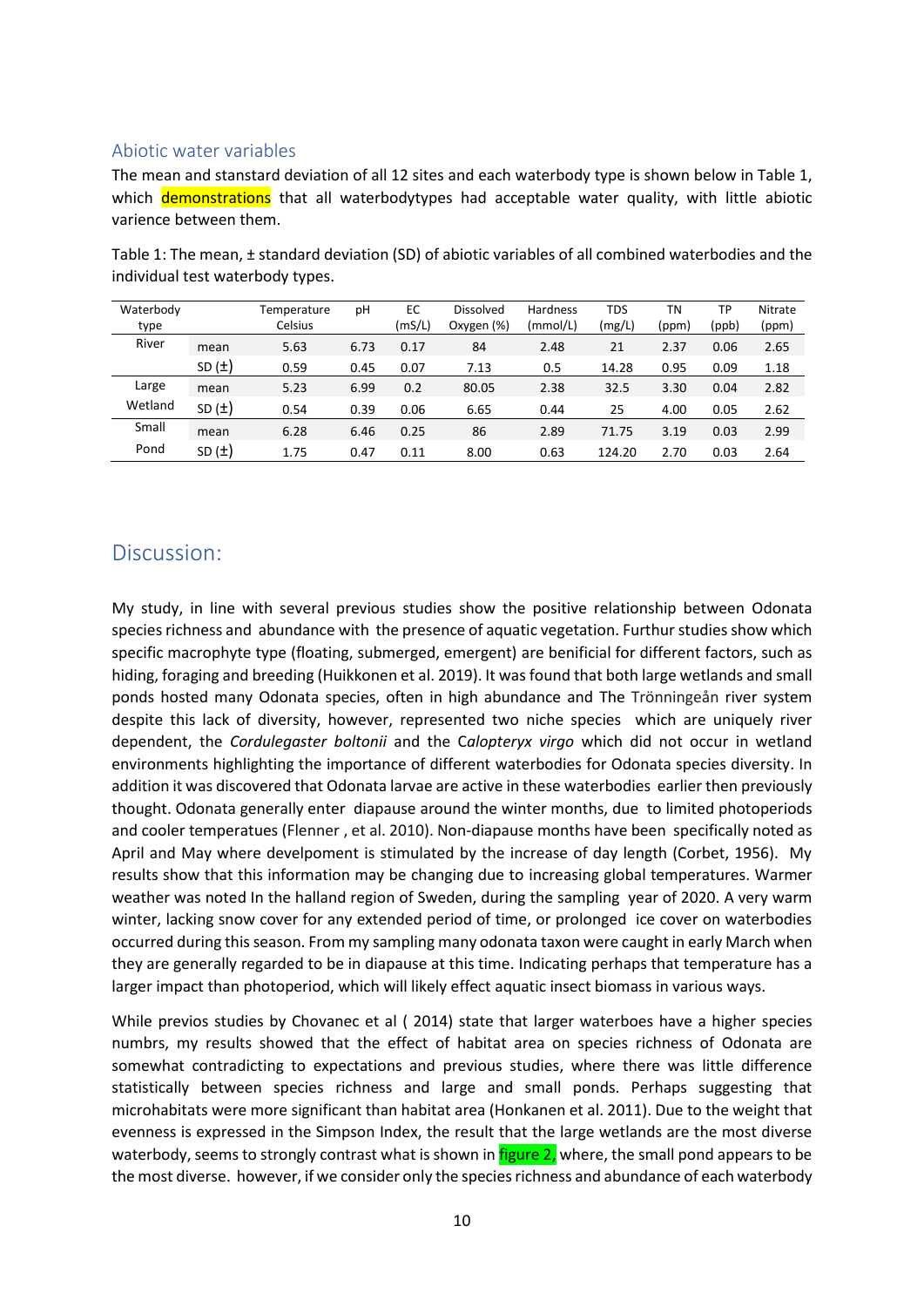type and disregard evenness, it is clear that the small pond has the highest diversity and abundance. This phenomenon was also strange as the Odonata species were seen to cannibalise each other in during sampling in the close proximity of the sample jars, this behaviour would be expected to occur in smaller areas where competition would be increased. However while this behaviour has been noted in laboratory conditions, and in my own sampling, it is not confirmed if this behaviour occurs in the wild (Suhaila, et al. (2016)

It was assumed that the large wetlands would have an increased species richness due to the relative safety of these systems as there would be a lack of large predators in relation to the species–area relationship theory (Huikkonen et al. 2019), however in contrast to this assumption fish were located at 2 of the wetland sites (location C 'large Wetland' and A 'small pond' – See appendix 4) and may have effected the number of individuals or the number of species present as both sites only housed the very common and adaptable *Coenagrion puella* with the low nuimber of 4-5 individuals sampled in the 45 minute unit effort time. The presence of the fish in the wetlands could be natural or as a result of flooding in the weeks before sampling, so furthur testing would be needed to determine if the fish are permanent fixtures in these waterbodies. Another predator was found at site 'A small pond' a *Ranatra linearis* or Water Stick Insect, which preys on dragonfly larvae, as stated this site was lacking in both abundance and richness. As Odonata are predators ((Clausnitzer et al. 2009) prey was discovered at all sites while sampling including worms, snails, *Corixa* species, crustaceans and mayfly larvae representing plentiful resources for the dragonflies and damselflies.

Adult surveys had previously been compiled in 4 of the 6 locations of this study, these results showed that this region had a total of 19 different species. Many of these were found in multiple locations as shown in Table 6 in the Appendix 3. This information showed that there were 5 species which are unique to certain locations, which are all found around large wetlands, however due to the mobility of Odonata, this is not solely reflective of true distribution, as many large waterbodies were in close proximity to the smaller ponds. The most common adult species, which was located at 5 sites is the *Sympetrum striolatum* or the common darter this species can inhabit different waterbody types including lakes, ponds, and slow-moving rivers. (White and Smith. 2015). While in many studies Odonata has been praised as a good bioindicator, many reservations have been raised about their suitability in this regard. Appendix 3 indicates the differences found when each location was surveys for solely adults compared to when only larvae was sampled.

It was discovered that many of the adult dragonflies which were seen in these previous surveys were not located as larvae at the sites. While this discrepancy is maybe due to the life cycles of individual species, such as the *Sympetrum* sp which exist as only eggs during winter, the inconstancies can be interpreted that adults occupy a broad geographical range, stating clearly that adult presence does not indicate breeding (Patten et al. 2015), and caution should be used for Odonata being used for bioindicators. It should be noted that some factors may have affected the richness of samples such as the time of year that sampling occurred (early March 2020) during the expected diapause stage ,and with the possibility of some nocturnal behaviours, and the inability to sample from the middle of the larger wetlands where microhabitats may be preferred indicate that the samples taken may not fully representative of the total Odonatan community in these waterbodies (Sato & Riddiford. 2007). Further discrepancies were the discovery of an additional species, the *Pyrrhosoma nymphula,* which was located at various sites but was not identified during the adult survey. These factors highlight the need to monitor all stages of the Odonata lifecycle at a location to truly determine the use and quality of the site.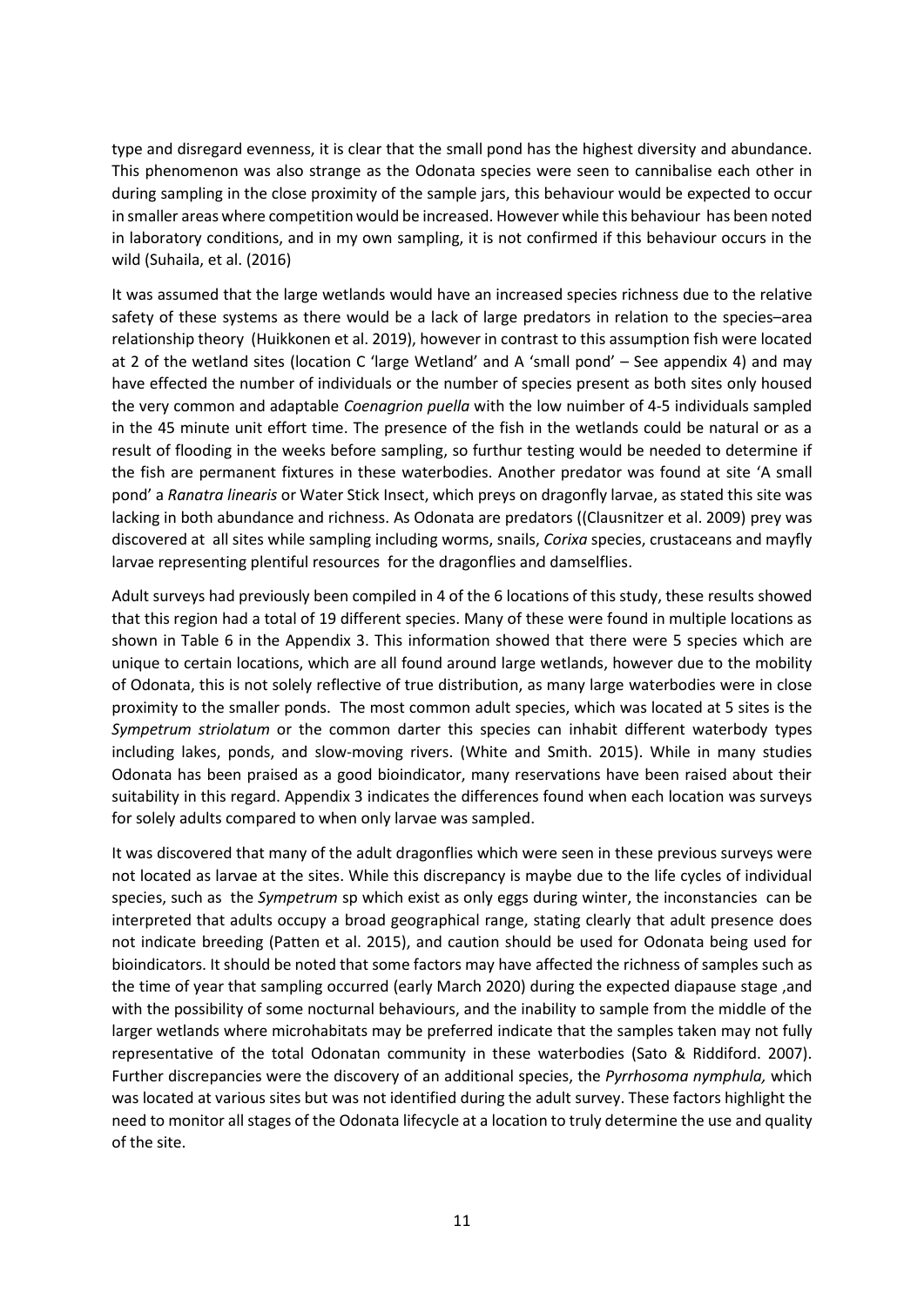While it has been reported in several studies that certain abiotic factors effect Odonata breeding sites, data collected in this report cannot outline the specific limits that Odonata has in regards to sucessful ovipositioning, as the abiotic variables of the water at my sample sites do not vary beyond significant levels. For example, all the pH results are within the optimal limits for freshwater which is noted at a pH 6-8 for life to thrive (Fondriest. 2020), except for location F site 'small pond', where the Ph was at 5.79, which is just below the optimal range, but this had little effect on abundance, with the site having the  $4<sup>th</sup>$  highest abundance (39), but with lower species richness (3). Electrical conductivity, representing salinity, is also well within the freshwater range for human consuption (0 to 0.8 mS/m) (Mary River Catchment Coordinating Committee 2018). All waterbodies had water which is considered to be 'hard' water (between 1.79 – 3.75 mmol/l) referring to the calcium and magnesium carbonate content in the water, with the slight exception of location D 'large Wetland', with just under at 1.75 mmol/L. Sweden and most of Europe is known to have naturally hard water and this does not cause any environmental or human health effects. Acceptable levels of total dissolved solids (TDS) are under 500 mg/L (Sheffer. 2003) which encompasses my results. However, the smaller ponds have significantly higher TDS than the other wetland types, but still has not affected the Odonata abundance or species richness.

The study by Huikkonen et al (2019), stated the importance of water transparency in relation to species richness and aquatic vegetation. While this may have an indirect effect on odonate species richness by influencing the amount of light which enables aquatic vegetation my results did not support the connection between richness and TDS. As Odonata were found in all waterbodies regardless of turbidity with no specific correlations being discovered for abundance and water clarity in terms of TDS (R= -0.298), specific requirements are not clear. However, the site with the worst water quality, location C 'Large Wetland', did have low abundance and richness. Furthur studies have noted that odonates are attracted poarised light this is shown with odonates often ovipositioning into oilspills (Horváth. et al. 1998) which may indicate, that the only attracting factor for Odonata is polarization, and that water quality only determines the overall success of the eggs and larvae to survive until adulthood.

The EPA's standard for acceptable TN, inclusive of nitrate levels for ecosystems is 0.1 to 4 mg/L (U.S. EPA, 2002) in waterbodies with heavy human influence, where in contrast in fresh unpolluted water is usually below 1mg/l, (EPA. 2020). The nitrate concentration in most of my sites is on the high end of acceptable, and is most likely due to the surrounding agricultural fields in this area, 2 sites go far beyond these acceptable limits with 6.418 (D small) and 6.087 (F large), this factor has not affected the abundance or richness at either site. However, the Spearmans correlation revealed that there was no significance between these elevated factors and species abundance. TP has no strict standard, but a suggested limit is from 0.01 to 0.075 mg/L, depending on the ecoregion (U.S. EPA, 2002) only 2 sites exceed this, including location A 'river' with 193 ppm, and F 'large Wetland' at 0.11ppm (EPA. 2020) Despite some of the abiotic factors occurring outside the normal or recommended levels, none of these factors contributed any changes with larvae abundance or Odonata species richness, thus no clear limits to abiotic factors can be determined with this data.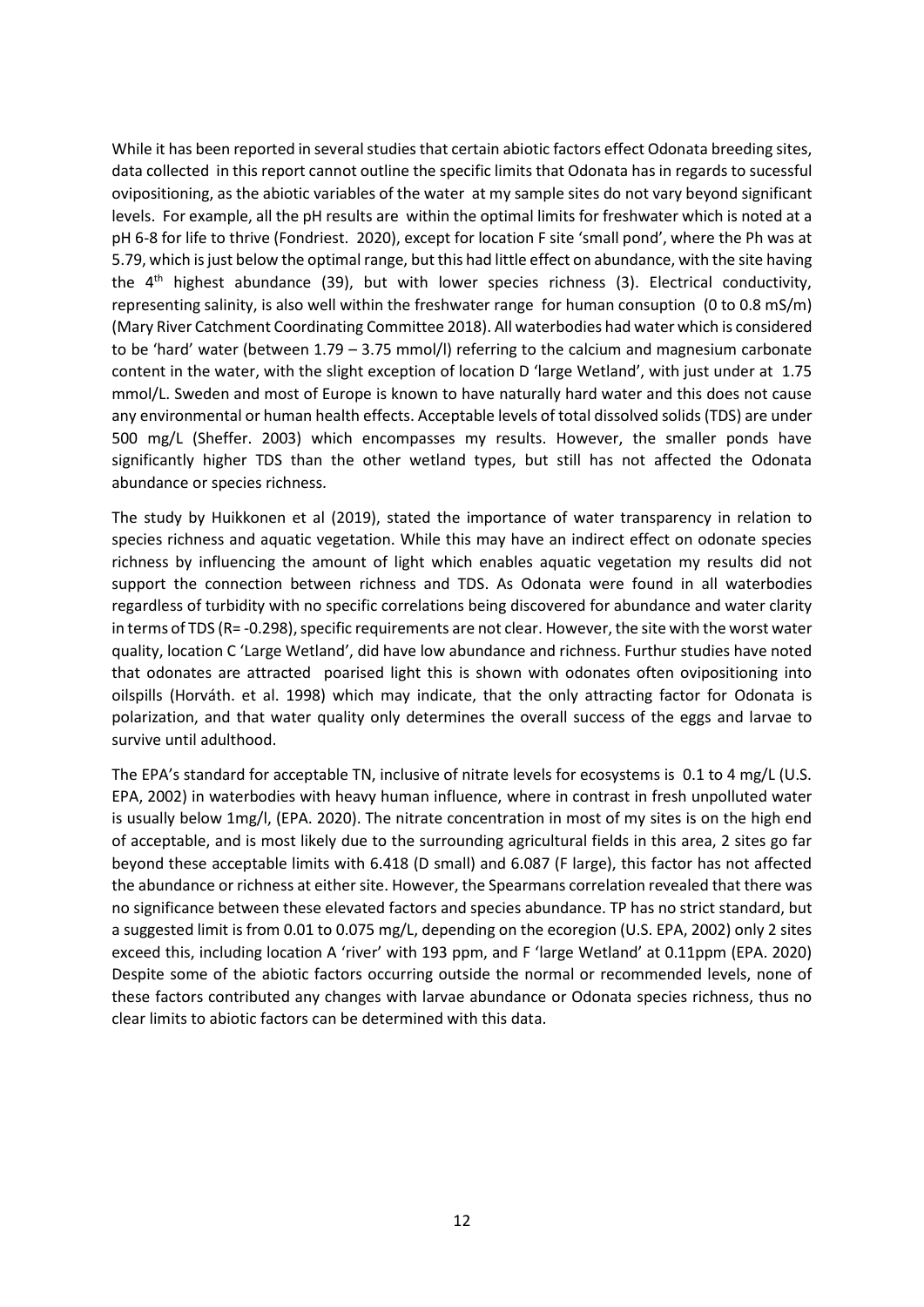# Conclusion:

The percentage of coverage of aquatic vegetation correlated to the species diversity and abundance of Odonata (accepting hypothesis 3). A slightly higher diversity of larvae was discovered in the larger wetlands rather than the small ponds(accepting hypothesis 1) and both the wetland types had a higher diversity of Odonata than the river (accepting hypothesis 2), however my study could not prove that DO, pH or TDS were factors in Odonata breeding sites (not validating hypothesis 4). Due to the differences in the Odonata adult and larvae compositions in the test region, I believe that odonates can be used as bioindicators only when the presence of larvae is found to prove breeding has occurred and that the water quality is good enough to support the larval growth (accepting hypothesis 5). Overall, the presence of aquatic plant species appeared to be the most important factor for species richness. In regards to the river environment, slower water and more vegetation gave a higher diversity shown in location F 'River', in contrast all other river sites has a higher velocity of flow, which only supported *Calopteryx virgo.* In addition, samples should be taken both in winter and in summer for more conclusive information on species distribution in further studies. Exuvia should also be collected when possible, to prove that the larvae were able to fulfil their complete lifecycle. This would give a clearer indication that these conditions are required to increase the Odonata populations.

I believe that we can determine with this study, that while waterbodies may have different abiotic values and ranges, many Odonata species can successfully breed if these habitats are within normal ranges as long as adequate aquatic plants are present. Additionally, fewer predators in the ecosystem will mean a greater abundance and diversity of Odonata. It is also clear that man-made wetlands are capable of supporting various species of Odonata and other aquatic species, both helping to increase insect biomass and also helping to purify water before it enters the rivers and oceans. These wetlands have a clear benefit to the aquatic ecosystem and the environment as a whole and should be encouraged in all heavy agricultural areas as well as industrial or modified landscapes. Having current and informed knowledge on the best methods to create these wetlands with diversity as a key motivator will help to increase all species which depend on water to complete their life cycle. This includes Odonata, who become an integral part of the aquatic systems with their predatory behaviour.

# Acknowledgements:

I wish to thank the everyone who helped, encouraged and supported me during the thesis process. The LIFE-Goodstream project was essential to this procedure, specifically John Strand for all his aid, information and the topic suggestion. Thanks to Sofia Hedman also from the LIFE-Goodstream project, for helping collect samples, offering advice and sharing knowledge of both techniques and location specifics and driving to locations with myself and all of the equipment, and additional larvae collection assistance from Renan Luigi Martins Guarese. Special mention to Antonia Liess, for guidance, supervision and help in the statistical techniques. Also, Per Magnus Ehde for laboratory assistance and teachings. In addition I would like to recognise the university of Halmstad for allowing me to join their team and complete my thesis with their guidance, and my home university The Brandenburg University of Technology Cottbus–Senftenberg, for giving me the freedom to do my thesis abroad, with specific thanks to my home universities supervisors Udo Bröring and Klaus Birkhofer for their acceptance and support of my topic.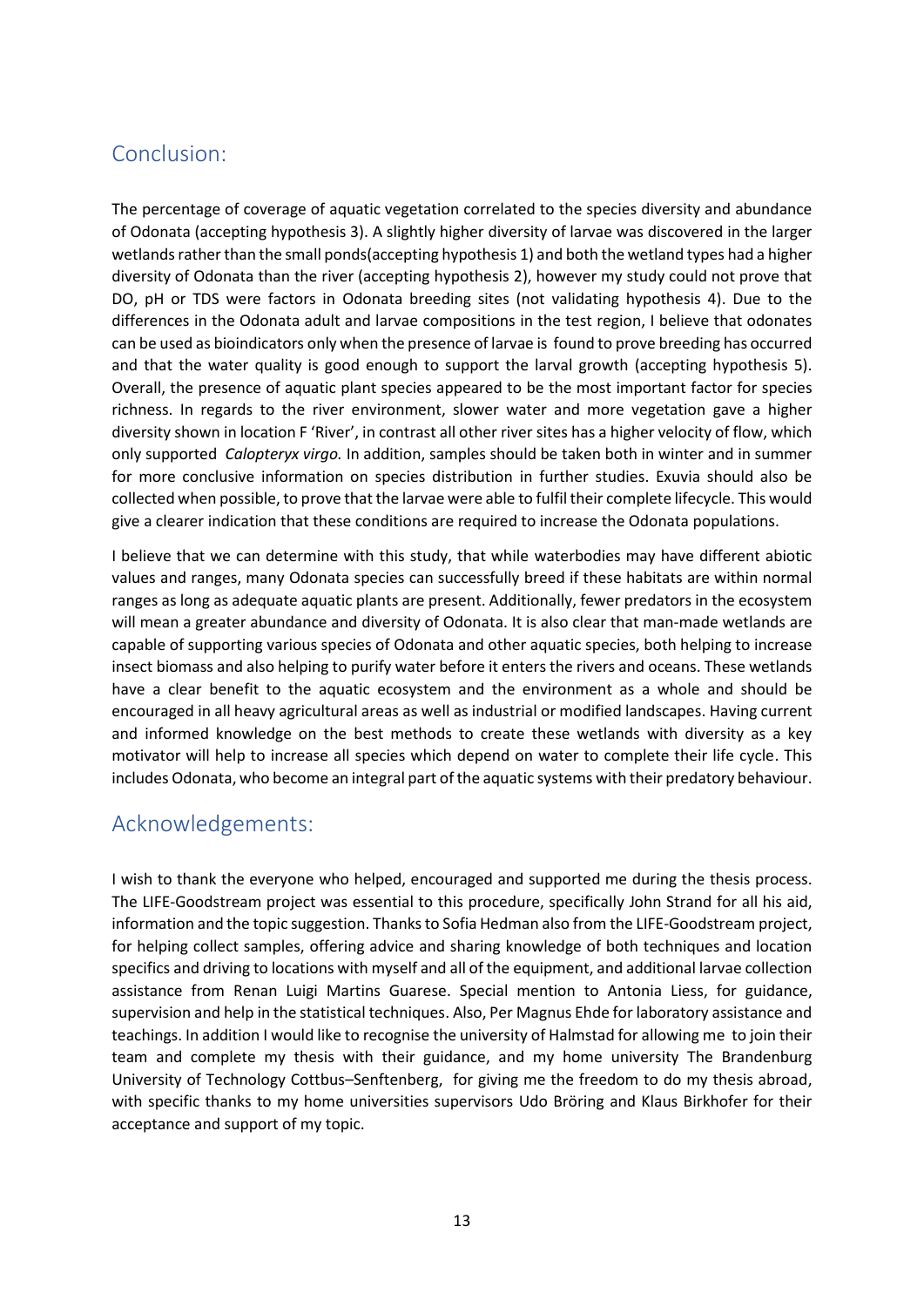# References:

Beals, M. Gross, L. and Harrell S. (2000) Diversity indices: 'Shannon's h and e. Available at: <http://www.tiem.utk.edu/~gross/bioed/bealsmodules/shannonDI.html> (accessed 7/4/2020)

Biodiversity Calculator (2020) [online] Available at : [https://www.alyoung.com/labs/biodiversity\\_calculator.html](https://www.alyoung.com/labs/biodiversity_calculator.html) (accesses 7/4/2020)

Campos, F, Velasco, T, Sanz, G, Casanueva, P, Albuquerque, M. T. D, and Antunes, I. M. H. R (2016) '*Ischnura Graellsii* (Insecta: Odonata) A Water Pollution Biovulnerability Indicator— Probability Mapping Using Spatial Uncertainty.' *River Res. Applic.*, 32: 483– 489.

Chovanec A, and R Raab,(1997) 'Dragonflies (Insecta, Odonata) and the ecological status of newly created we–ands -- examples for long-term bioindication programmes*:* Limnologica*.' Jena [Limnologica],* vol. 27, issue 3-4, pp. 381-392,

Chovanec, A, Schindler, M, Waringer, J, and Wimmer, R (2015), 'The Dragonfly Association Index (Insecta: Odonata)—a Tool for the Type‐Specific Assessment of Lowland Rivers.' *River Res. Applic.*, 31, 627– 638.

Chovanec A, Schindler M, Waringer J, Wimmer R. 2014. 'The dragonfly association index (Insecta: Odonata)—a tool for the type-specific assessment of lowland rivers. River Research and Applications'.

Chovanec A, Waringer J. 2001. 'Ecological integrity of river-floodplain systems —assessment by dragonfly surveys (Insecta: Odonata*)'. Regulated Rivers: Research & Management* 17: 493–507

Corbet, P.S. (2004) *Dragonflies: Behaviour and ecology of Odonata*. Harley Books, Colchester, UK

Corbet, P.S. (1956) 'Environmental factors influencing the induction and termination of diapause in the emperor dragonfly, anax imperator leach (odonata: aeshnidae)'

CSIRO. *Order ODONATA* (2004). Available at <https://www.anbg.gov.au/cpbr/WfHC/Odonata/index.html> (accessed 23/4/2020)

De Groot, R.S. (1992) 'Functions of Nature: Evaluation of Nature in Environmental Planning, Management and Decision Making'. Wolters-Noordhoff, Groningen.

Dixon, M.J.R, Loh, J, Davidson, N.C, Beltrame, C, Freeman, R. & Walpole, M. (2016) 'Tracking global change in ecosystem area: Wetland Extent Trends index'. *Biological Conservation*, issue 193, 27–35.

Dragonflypix. (2020) 'Checklist Sweden; Swedish common names' available at [http://www.dragonflypix.com/areachecklists/areacl\\_se\\_se\\_cl.html](http://www.dragonflypix.com/areachecklists/areacl_se_se_cl.html) (accessed 25/5/2020)

Drewry, John & Newham, L. & Greene, R. & Jakeman, A.J. & Croke, Barry. (2006). 'A review of nitrogen and phosphorus export to waterbodies: Context for catchment modelling'. *Marine and Freshwater Research*. Issue 57. 757-774.

EPA (2020) Nitrogen and Phosphorus in Agricultural Streams. Available at[: https://www.epa.gov/roe/](https://www.epa.gov/roe/) (accessed 9/4/2020)

Flenner, IDA & Richter, Otto & Suhling, Frank. (2010). Rising temperature and development in dragonfly populations at different latitudes. Fresh Biol 55: 397-410. Freshwater Biology. Issue 55. 397 - 410.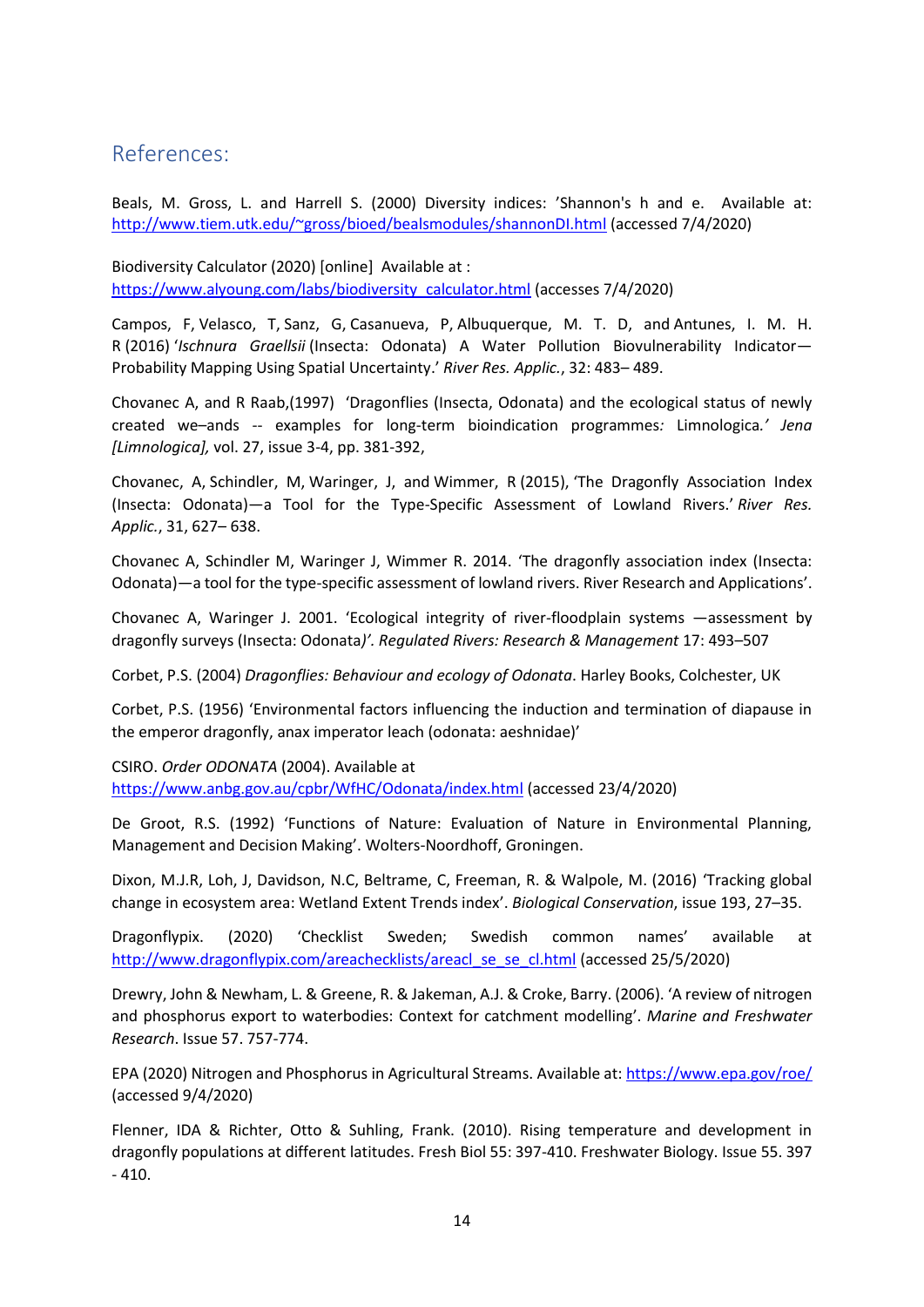Fondriest (2020) pH of Water. Avaliable at: [https://www.fondriest.com/environmental](https://www.fondriest.com/environmental-measurements/parameters/water-quality/ph/)[measurements/parameters/water-quality/ph/](https://www.fondriest.com/environmental-measurements/parameters/water-quality/ph/) (Accessed 7/4/2020)

Foote AL, Rice CL. (2005). 'Odonates as biological indicators of grazing effects on Canadian prairie wetlands'. *Ecological Entomology* issue 30: 273–283.

Barcelona Field Studies Centre (2020) 'impson's Diversity Index. Available at: [https://geographyfieldwork.com/](https://geographyfieldwork.com/Simpson)'impson'sDiversityIndex.htm (Accessed 7/4/2020)

Gardner, R.C. & Finlayson, C.M. (2018) 'Global Wetland Outlook: State of the World's Wetlands and Their Services to People'. *Ramsar Convention Secretariat*, Gland, Switzerland

Gamfeldt, L., Hillebrand, H. and Jonsson, P.R. (2008), 'Multiple functions increase the importance of biodiversity for overall ecosystem functioning'*. Ecology*, issue 89: 1223-1231.

GoodStream. (2019). LIFE-GoodStream. HushållningssällIkapet i Halland. Access via [www.goodstream.se].

Häder, Donat & Helbling, E & Williamson, Craig & Worrest, Robert. (2011). Effects of UV radiation on aquatic ecosystems and interactions with climate change. Photochemical & photobiological sciences : Official journal of the European Photochemistry Association and the European Society for Photobiology. Issue 10. 242-60.

Hallmann CA, Sorg M, Jongejans E, Siepel H, Hofland N, Schwan H, et al. (2017)' More than 75 percent decline over 27 years in total flying insect biomass in protected areas'. *PLoS ONE 12.* issue 10

Hansson, L.A., Brönmark, C., Nilsson, P.A. & Åbjörnsson, K. (2005) 'Conflicting demands on wetland ecosystem services: nutrient retention, biodiversity or both?'. *Freshwater Biology,* issue 50, 705–714.

Honkanen, M., Sorjanen, A.M. & Mönkkönen, M. (2011) 'Deconstructing responses of dragonfly species richness to area, nutrients, water plant diversity and forestry'. *Oecologia*, issue 166, 457–467.

Horváth, Gábor & Bernáth, Balázs & Molnár, Gergely. (1998). 'Dragonflies Find Crude Oil Visually More Attractive than Water: Multiple-Choice Experiments on Dragonfly Polarotaxis'. *Naturwissenschaften*. Issue 85. 292-297.

Hsu, C.B., Hsieh, H.L., Yang, L., Wu, S.H., Chang, J.S., Hsiao, S.C., Su, H.C., Yeh, C.H., Ho, Y.S. & Lin, H.J. (2011) 'Biodiversity of constructed wetlands for wastewater treatment'. *Ecological Engineering*, issue 37, 1533–1545.

Huikkonen, I.‐M., Helle, I. and Elo, M. (2019), 'Heterogenic aquatic vegetation promotes abundance and species richness of Odonata (Insecta) in constructed agricultural wetlands'. *Insect Conserv Divers*.

IUCN (2020) IUCN red list of threatened species. Available at: <https://www.iucnredlist.org/search/stats?taxonomies=100350&searchType=species> (accessed 27/3/2020)

Johansson, K., Bringmark, E., Lindevall, L. et al (1995). 'Effects of acidification on the concentrations of heavy metals in running waters in Sweden'. *Water Air Soil Pollution* . issue 85, 779–784

Keddy, Paul A (2000). 'Introduction' *Wetland Ecology: Principles and Conservation*. Cambridge: Cambridge University Press. Page 2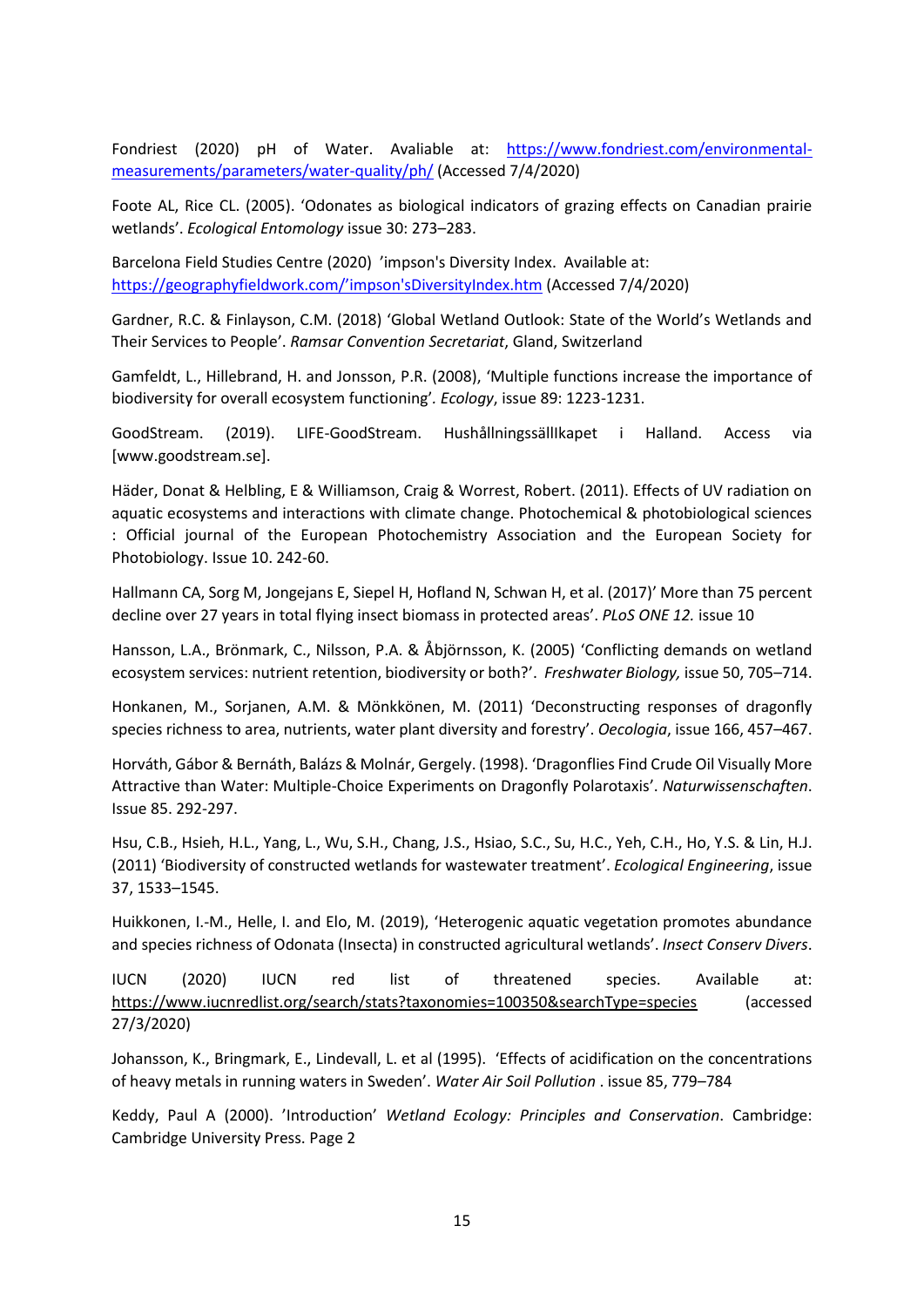Kernan, M, Battarbee, R.W. and Moss, B.R. eds, (2011). '*Climate change impacts on freshwater ecosystems*. John Wiley & Sons.

Larissa de Fátima Ribeiro SILVA, F. S. (2018). 'Immature Odonata community in streams: diversity, season variation and habitat preference in different levels of degradation'. *north-western journal of zoology,* issue 14(2), 232-236.

LIFE Programme. (2019). LIFE Programme. European Commission. Available at <https://ec.europa.eu/easme/en/life> (Accessed 28/3/2020)

Mary River Catchment Coordinating Committee (2018) Water Quality Salinity Standards [online] available at:<http://mrccc.org.au/wp-content/uploads/2013/10/Water-Quality-Salinity-Standards.pdf> (Accessed 9/4/2020)

Matushkina, Natalia & Gorb, Stanislav. (2007).' Mechanical properties of the endophytic ovipositor in damselflies (Zygoptera, Odonata) and their oviposition substrates'. *Zoology* (Jena, Germany). Issue 110. 167-75

Michael A. Patten, J. T.-P. (2015).' Survey data matter: predicted niche of adult vs breeding Odonata'. *Freshwater Science,* issue 34(3), 1114–1122.

Nilsson, A. N. (1997). Aquatic *insects of North Europe. a taxonomic handbook* : Odonata-Diptera Volume 2 . Chapter 1. Stenstrup, Apollo Books.

Osborn, Rae. (2005). 'Odonata as indicators of habitat quality at Lakes in Louisiana, United States'. *Odonatologica*. Issue 34. 259-270.

Pankratz, S., Young, T., Cuevas-Arellano, H., Kumar, R., Ambrose, R. F. & Suffet, I.H. (2007) 'The ecological value of constructed wetlands for treating urban runoff'*. Water Science and Technology*, issue 55, 63–69.

Raffaelli D.G., Hall S.J. (1996) 'Assessing the Relative Importance of Trophic Links in Food Webs. In: Polis G.A., Winemiller K.O. (eds) Food Webs'. *Springer*, 185-191

Ramsar Convention Secretariat (2013). The Ramsar Convention Manual: a guide to the Convention on Wetlands (Ramsar, Iran, 1971), 6th ed. Ramsar Convention Secretariat, Gland, Switzerland.

Ribeiro L.O., Uieda V.S. (2005) 'Structure of a benthic macroinvertebrates community in a mountain stream in Itatinga, São Paulo, Brazil'. *Revista Brasileira de Zoologia* issue22: 613-618.

Saha, P & Rahane, Sweta & Gaikwad, Sunil. (2018). 'IJSRST185137 | Alpha Diversity And Species Assemblage of Odonata from Different Habitats in Pune-Chindchwad Municipal Corporation (PCMC)' Area, Pune, Maharashtra.

Sato, Mayumi & Riddiford, Nick. (2007). 'A preliminary study of the Odonata of S'Albufera Natural hoPark, Mallorca: Status, conservation priorities and bio-indicator potentia'l. *Journal of Insect Conservation*. 12. 539-548.

Sengupta P. (2013). 'Potential health impacts of hard water'*. International journal of preventive medicine*, issue 4(8), 866–875.

Sheffer, M (2003) 'Guidelines for drinking-water quality' [online], Available at: [https://www.who.int/water\\_sanitation\\_health/dwq/chemicals/tds.pdf,](https://www.who.int/water_sanitation_health/dwq/chemicals/tds.pdf) (Accessed 9/4/2020)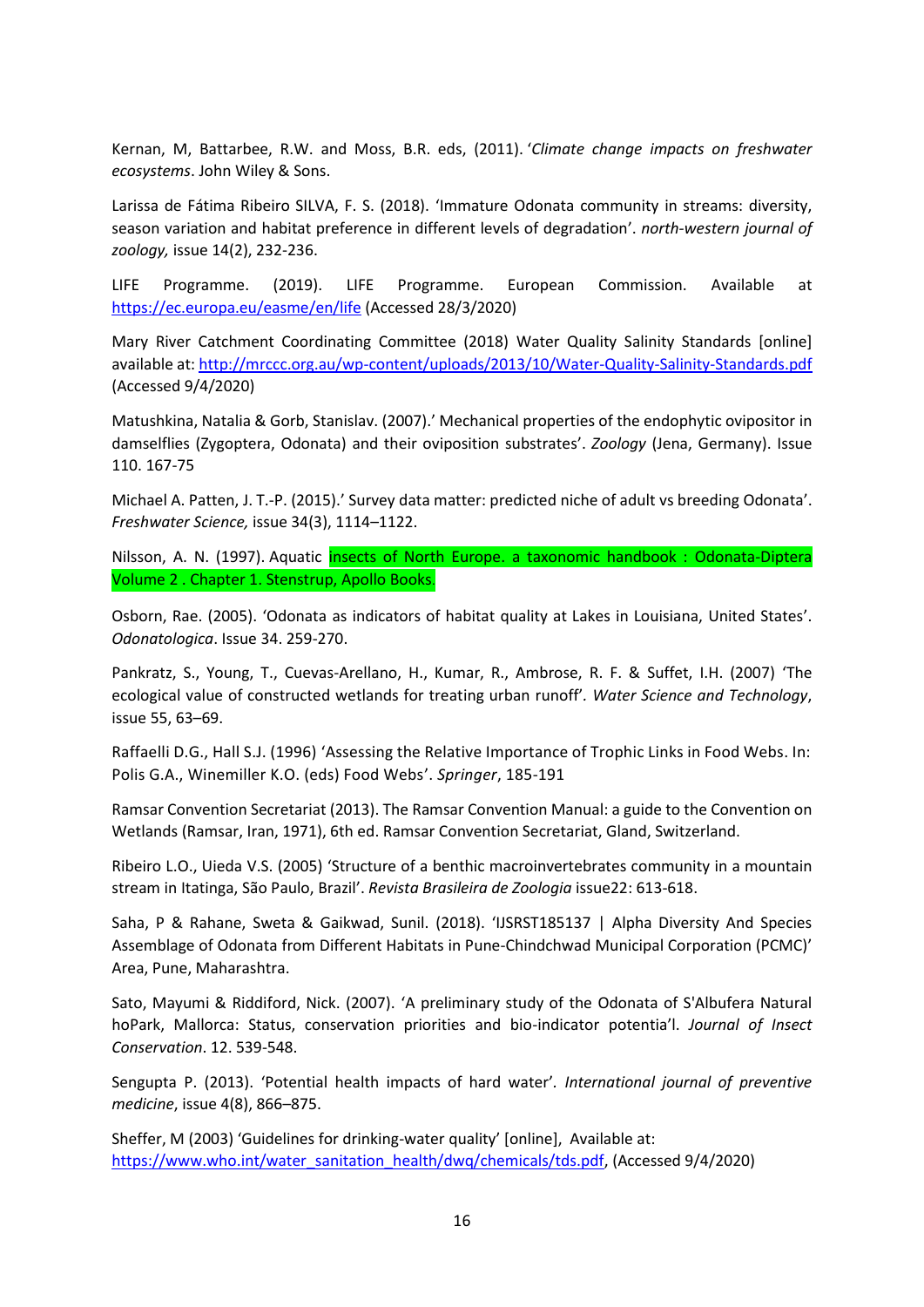Sobota, Daniel & Compton, Jana & Harrison, John. (2013). 'Reactive nitrogen inputs to US lands and waterbodies: How certain are we about sources and fluxes?'. *Frontiers in Ecology and the Environment*. Issue 11. 82-90.

Stratton-Porter, Gene (1909) A Girl of the Limberlost, page 130-131

Stoks, Robby & Córdoba-Aguilar, Alex. (2010). 'Evolutionary Ecology of Odonata: A Complex Life Cycle Perspective'. *Annual review of entomology*. Issue 57. 249-65.

Suhaila, A, Che Salmah, M.R. and Nurul Huda, A (2016). 'Composition and distribution of Odonata larvae and its relationship with physicochemical water quality in northern peninsular Malaysia'. *Malaysian Journal of Science*, issue 35(2), 213-225.

Tippler, C, Wright, I.A, Davies, P.J. and Evans, C.R. (2018), 'Are Odonata nymph adversely affected by impaired water quality in urban streams'. *Austral Ecology*, issue 43: 890-902.

U.S. EPA. 2002. Summary table for the nutrient criteria documents. Avaliable at:.https://www.epa.gov/sites/production/files/2014-08/documents/criteria-nutrient-ecoregionssumtable.pdf (Accessed 9/4/2020)

Vincent J. Kalkman, V. C.-D. (2007). 'Global diversity of dragonflies (Odonata) in freshwater'. *Hydrobiologia*, 351–363.

VISS, Vatteninformationssystem Sverige, (2016), 'Hydrologisk och administrativ information', [online] available from: https://viss.lansstyrelsen.se/Waters.aspx?waterEUID=SE628132-132696, (Accessed 7/4/2020)

Weber-Scannell, Phyllis & Duffy, Lawrence. (2007). 'Effects of Total Dissolved Solids on Aquatic Organisms: A Review of Literature and Recommendation for Salmonid Species'. *American Journal of Environmental Sciences.* Issue 3.

White, S. & Smith, P.H. (2015). 'The Dragonflies of Lancashire and North Merseyside. Lancashire & Cheshire Fauna Society'. *Rishton*.

Wrona, Frederick & Prowse, Terry & Reist, Jim & Hobbie, John & Lévesque, Lucie & Vincent, Warwick. (2006). Climate Change Effects on Aquatic Biota, Ecosystem Structure and Function. Ambio. Issue 35. 359-69.

Zimmerman, Robert. (2001). Wetlands and infectious diseases. Cadernos de saúde pública / Ministério da Saúde, Fundação Oswaldo Cruz, Escola Nacional de Saúde Pública. 17 Suppl. 127-31.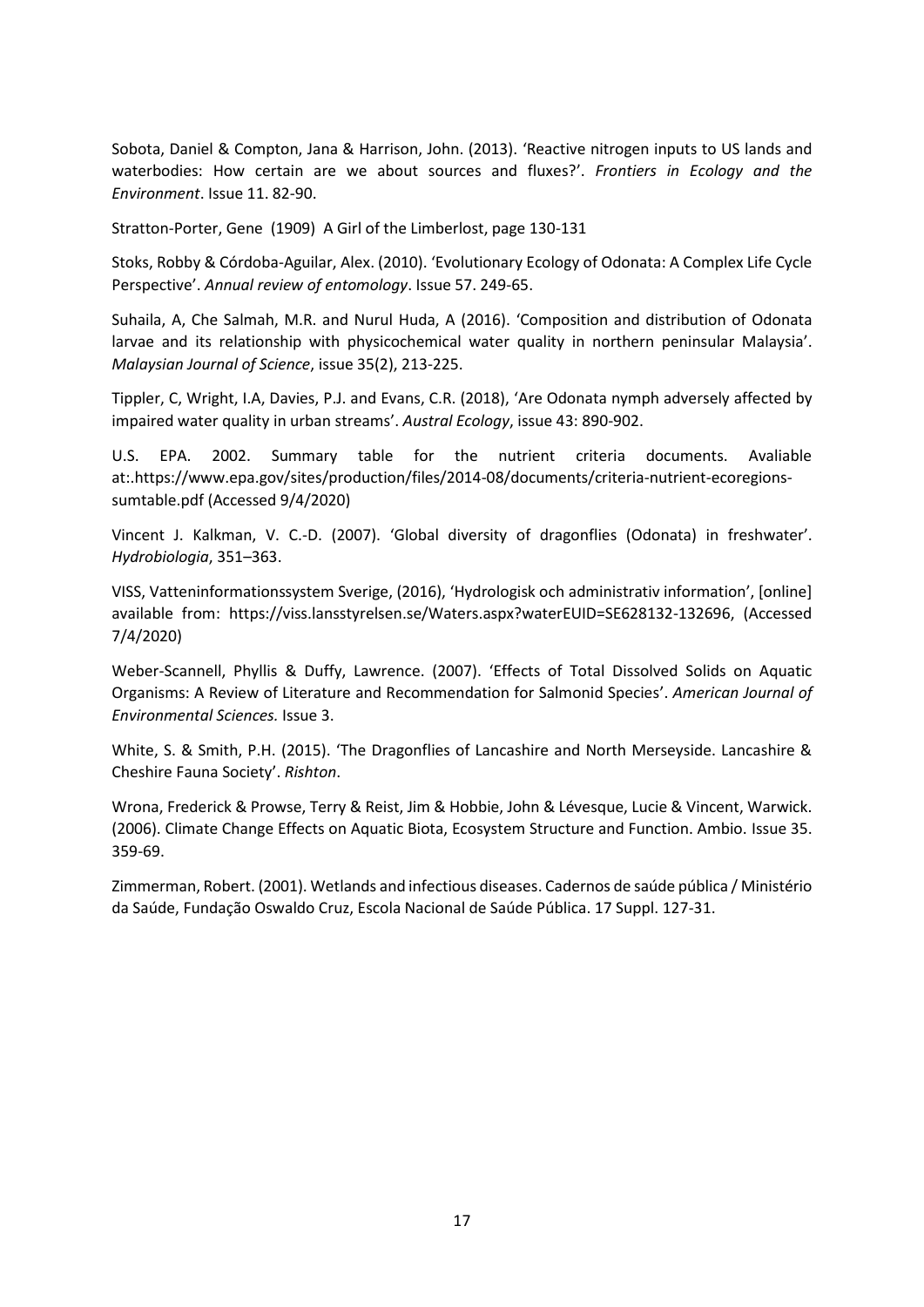# Appendix

# Appendix 1- Properties of Wetlands

| Regulation  | Protection against harmful cosmic influences<br>Regulation of the local and global energy balance<br>Regulation of the chemical composition of the atmosphere<br>Regulation of the chemical composition of the oceans<br>Regulation of the local and global climate (including the hydrological<br>cycle)<br>Regulation of runoff and flood prevention (watershed protection)<br>Water-catchment and groundwater recharge<br>Prevention of soil erosion and sediment control<br>Formation of topsoil and maintenance of soil fertility<br>Fixation of solar energy and biomass production<br>Storage and recycling of organic matter<br>Storage and recycling of nutrients<br>Storage and recycling of human waste<br>Regulation of biological control mechanisms<br>Maintenance of migration and nursery habitats<br>Maintenance of biological (and genetic) diversity |
|-------------|-------------------------------------------------------------------------------------------------------------------------------------------------------------------------------------------------------------------------------------------------------------------------------------------------------------------------------------------------------------------------------------------------------------------------------------------------------------------------------------------------------------------------------------------------------------------------------------------------------------------------------------------------------------------------------------------------------------------------------------------------------------------------------------------------------------------------------------------------------------------------|
| Carrier     | Human habitation and (indigenous) settlements<br>Cultivation (crop growing, animal husbandry, aquaculture)<br>Energy conversion<br>Recreation and tourism<br>Nature protection                                                                                                                                                                                                                                                                                                                                                                                                                                                                                                                                                                                                                                                                                          |
| Production  | Oxygen<br>Water (for drinking, irrigation, industry, etc.)<br>Food and nutritious drinks<br>Genetic resources<br>Medicinal resources<br>Raw materials for clothing and household fabrics<br>Raw materials for building, construction, and industrial use<br>Biochemicals (other than fuel and medicines)<br>Fuel and energy<br>Fodder and fertilizer<br>Ornamental resources                                                                                                                                                                                                                                                                                                                                                                                                                                                                                            |
| Information | Aesthetic information<br>Spiritual and religious information<br>Historic information (heritage value)<br>Cultural and artistic inspiration<br>Scientific and educational information                                                                                                                                                                                                                                                                                                                                                                                                                                                                                                                                                                                                                                                                                    |

Figure 4: *Wetland Ecology: Principles and Conservation*. Wetland properties. (Keddy. 2000).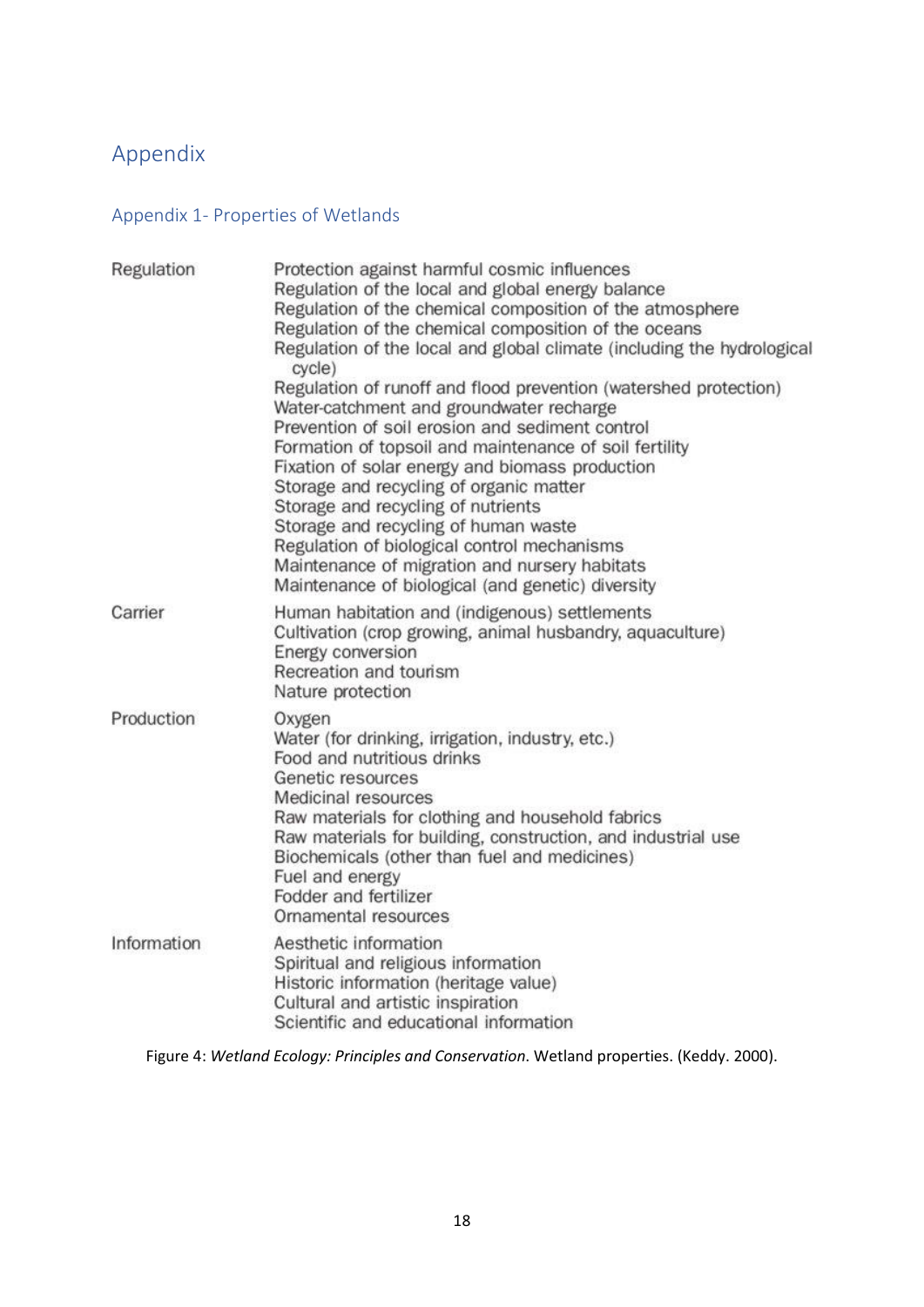#### Appendix 2: Further information on Odonata





Figure 5*: Aeshna sp.* Figure 6: *coenagrion puella*

The adults of Odonata, represented in figure 5, are characterised by their often-colourful long slender abdomen, long double set of wings, proportionally large eyes (Saha et al. 2018), strong mandibles and long thin spiny legs (Ab Hamid et al. 2016). Dragonflies are carnivorous, visual predators (Suhaila et al. 2016). They are fast, strong and manoeuvrable aerial fliers, necessary for hunting, reproduction and eluding predators (Saha et al. 2018). Many species have a limited habitat range, however some are capable of long distance dispersal as their bodies are desiccation-resistant ( Patten et al. 2015) while others are considered habitat specialists, occupying niche locations such as mountain bogs, seepage areas, and waterfall, with some species can also tolerate brackish water (Kalkman et al. 2007).

The larvae are diverse in characteristics due to the sub orders of Odonata, Anisoptera (dragonfly) shown in figure 6 and Zygoptera (damselfly) in figure 7. The larvae live underwater and breathe through gills. Damselfly larvae have the gills in the form of three long appendages extending from the tail end of their abdomen; dragonflies lack these appendages, and have internal rectal gills (CSIRO. 2004), long segmented abdomens, and wing sheets. They hunt with their enlarged, hinged labium (jaw like structure shown in figure 8), which is used as an extendable grasping which shoots out to spear and capture prey, figure 9 (Ab Hamid et al. 2016).



Figure 7 and 8: hinged labium, withdrawn and extended.

Reference: Ab Hamid, Suhaila & Salmah, Md & Nurul Huda, A. (2016). 'Composition and distribution of Odonata larvae and its relationship with physicochemical water quality in northern peninsular Malaysia.' *Malaysian Journal of Science*. 35(issue 2). 198-209.

Images: Taken by Sara Bischoff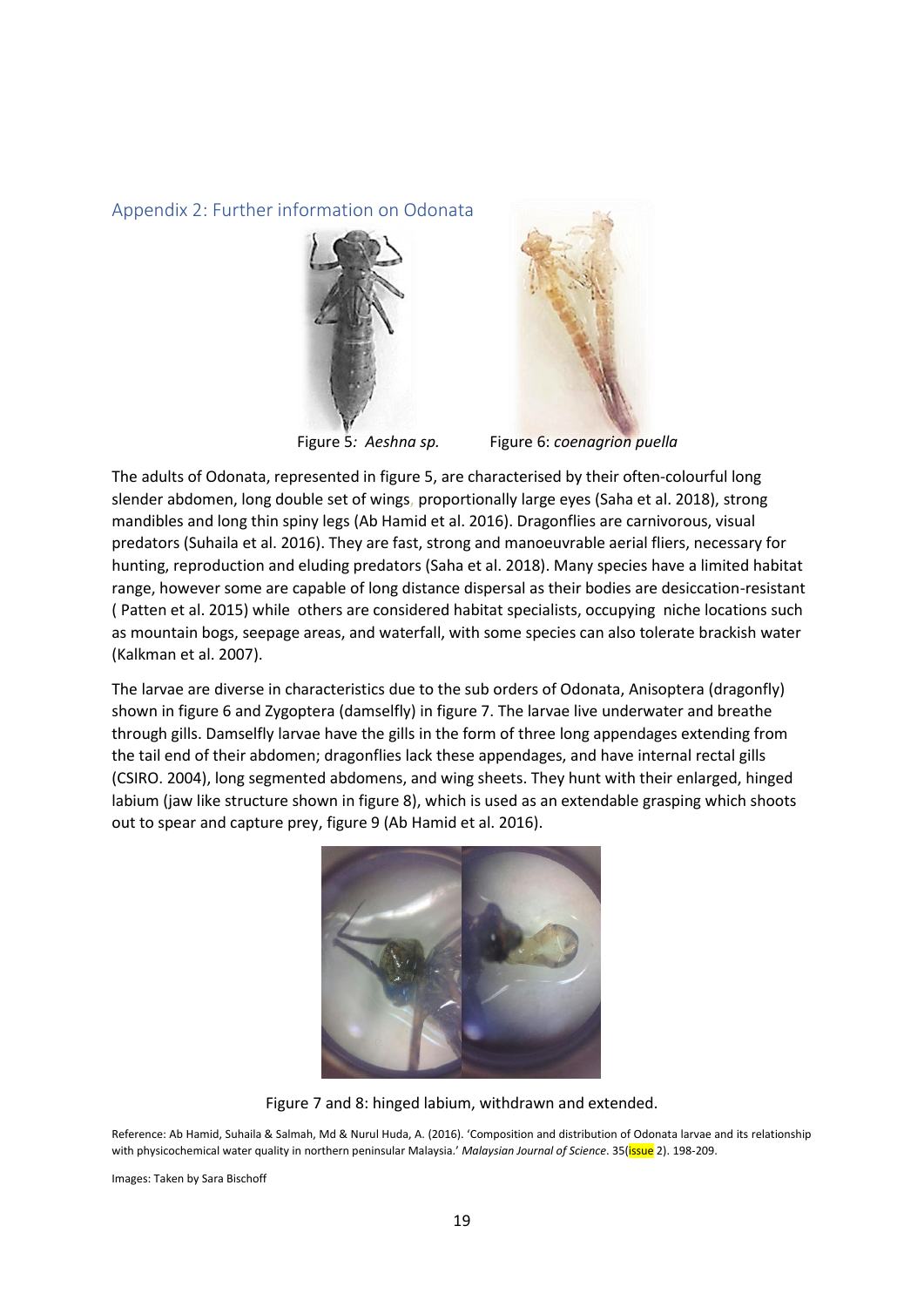# Appendix 3: Adult and larvae surveys

| waterbody<br>type | Aeshna       | Calopteryx  | Coenagrion  | Cordulegaster    | Enallagma      | Ischnura    | Leucorrhinia | Libellula    | pyrrhosoma     | Orthetrum    | cannot identify  |
|-------------------|--------------|-------------|-------------|------------------|----------------|-------------|--------------|--------------|----------------|--------------|------------------|
| Large             | $\mathbf{0}$ | $\mathbf 0$ | 3           | $\mathbf 0$      | $\mathbf 0$    | $\mathbf 0$ | $\mathbf 0$  | $\mathbf 0$  | 0              | 0            | $\mathbf 0$      |
| Large             | $\mathbf 0$  | $\mathbf 0$ | 21          | $\boldsymbol{0}$ | 14             | 7           | 0            | $\mathbf 0$  | 0              | 0            | $\mathbf 0$      |
| Large             | 3            | 0           | 5           | 0                | 8              | $\mathbf 0$ | 0            | $\mathbf{1}$ | $\overline{2}$ | 0            | $\mathbf 0$      |
| Large             | $\mathbf 0$  | $\mathbf 0$ | 21          | $\boldsymbol{0}$ | $\overline{2}$ | 12          | 0            | $\mathbf 0$  | 0              | $\mathbf 0$  | $\pmb{0}$        |
| River             | $\mathbf 0$  | 4           | $\mathbf 0$ | 0                | $\mathbf 0$    | $\mathbf 0$ | $\mathbf 0$  | $\mathbf 0$  | 0              | 0            | $\mathbf 0$      |
| River             | $\mathbf{0}$ | 4           | 0           | 0                | 0              | $\mathbf 0$ | 0            | $\mathbf 0$  | 0              | 0            | $\mathbf 0$      |
| River             | $\mathbf 0$  | 5           | $\mathbf 0$ | 0                | 0              | $\pmb{0}$   | 0            | $\mathbf 0$  | 0              | 0            | $\boldsymbol{0}$ |
| River             | $\Omega$     | 2           | 0           | $\mathbf{1}$     | 0              | $\mathbf 0$ | $\mathbf 0$  | $\mathbf{1}$ | 0              | $\mathbf{1}$ | $\mathbf 0$      |
| Small             | $\mathbf 0$  | $\mathbf 0$ | 5           | 0                | 0              | $\pmb{0}$   | 0            | $\mathbf 0$  | 0              | $\mathbf 0$  | $\boldsymbol{0}$ |
| Small             | 3            | $\mathbf 0$ | 40          | 0                | 18             | 6           | 0            | $\mathbf{1}$ | $\mathbf 1$    | $\mathbf{1}$ | $\mathbf 0$      |
| Small             | $\mathbf 0$  | 0           | 42          | 0                | 26             | 23          | 0            | 3            | 3              | 4            | 18               |
| Small             | $\Omega$     | 0           | $\mathbf 0$ | $\mathbf 0$      | 14             | $\mathbf 0$ | 0            | 9            | 0              | 16           | $\mathbf 0$      |

Table 5: Odonata larvae collected at each site.

Table 6: Adult species composition of testing region

| Location / Species<br>$\boldsymbol{\mathsf{A}}$ | cyanea<br>Aeshna | grandis<br>Aeshna | $m$ ixt $a$<br>Aeshna | Anax imperator | Calopteryx virgo | Coenagrion puella | Cordulegaster boltonii | Enallagma cyathigerum | elegans<br>Ischnura | sponsa<br>Lestes | pectoralis<br>Leucorrhinia | depressa<br>Libellula | Libellula quadrimaculata | Orthetrum cancellatum | Orthetrum coerulescens | Sympetrum danae | sanguineum<br>Sympetrum | striolatum<br>Sympetrum | vulgatum<br>Sympetrum |
|-------------------------------------------------|------------------|-------------------|-----------------------|----------------|------------------|-------------------|------------------------|-----------------------|---------------------|------------------|----------------------------|-----------------------|--------------------------|-----------------------|------------------------|-----------------|-------------------------|-------------------------|-----------------------|
| C                                               | x                |                   | X                     |                |                  |                   | X                      |                       |                     |                  |                            |                       |                          |                       |                        | X               |                         | X                       |                       |
| Large                                           |                  |                   |                       |                |                  |                   |                        |                       |                     |                  |                            |                       |                          |                       |                        |                 |                         |                         |                       |
| D<br>Large                                      | x                | X                 | X                     | X              | X                | X                 | X                      | x                     | X                   | X                |                            | X                     | X                        | X                     | X                      | X               | X                       | X                       | X                     |
| D<br>Small                                      |                  | X                 |                       |                |                  |                   |                        | X                     | X                   |                  |                            |                       |                          |                       |                        |                 |                         | X                       | X                     |
| E                                               | X                | X                 | x                     |                |                  |                   | x                      | X                     |                     | X                | X                          | X                     | X                        |                       |                        | X               | X                       | X                       | X                     |
| Large                                           |                  |                   |                       |                |                  |                   |                        |                       |                     |                  |                            |                       |                          |                       |                        |                 |                         |                         |                       |
| E<br>Small                                      | X                | X                 | X                     |                |                  |                   |                        | x                     |                     | X                |                            | X                     | x                        |                       |                        | X               | X                       | X                       | X                     |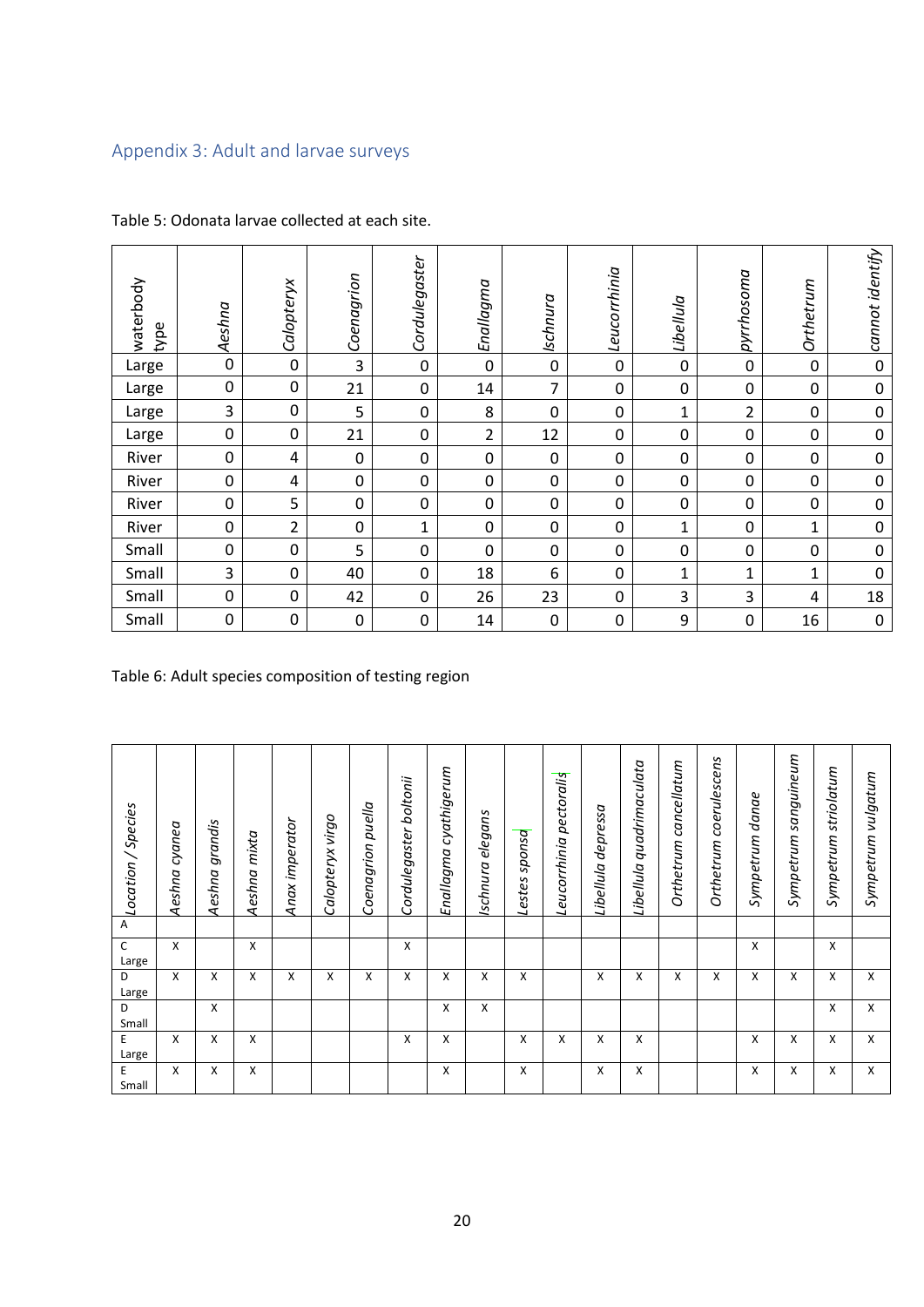# Appendix 4: Site specific variables

#### Table 7: Abiotic variables at sample sites

| Location     | waterway type | Temperature(Celcius) | 공    | EC(mS/m) | Dissolved oxygen (%) | Hardness (mol/L) | $TDS$ (mg/L) | TN (ppm)    | (ppm)<br>은 | Nitrate (ppm) |
|--------------|---------------|----------------------|------|----------|----------------------|------------------|--------------|-------------|------------|---------------|
| A            | River         | 6.1                  | 6.97 | 0.28     | 83.6                 | 2.3              | 24           | 3.072       | 0.193      | 3.81          |
| A            | Small         | 7.5                  | 6.64 | 0.39     | 78.3                 | 3.5              | 258          | 4.078       | 0.039      | 3.08          |
| B            | Small         | 7.8                  | 6.55 | 0.24     | 95.2                 | 3.35             | 10           | $\mathbf 0$ | 0.055      | 0.01          |
| C            | River         | 6.1                  | 7.16 | 0.16     | 94.2                 | 2.8              | 40           | 1.136       | 0.021      | 1.26          |
| $\mathsf{C}$ | Large         | 5.9                  | 7.21 | 0.17     | 89.7                 | 2.4              | 70           | 0.667       | 0.03       | 0.87          |
| D            | Large         | 5.3                  | 7.4  | 0.23     | 75.9                 | 1.75             | 20           | 3.625       | 0.001      | 3.79          |
| D            | Small         | 5.8                  | 6.86 | 0.25     | 80.4                 | 2.4              | 13           | 6.377       | 0.006      | 6.42          |
| E            | River         | 5.4                  | 6.13 | 0.14     | 78.9                 | 1.85             | 10           | 3.169       | 0.004      | 3.43          |
| E            | Large         | 5.1                  | 6.54 | 0.13     | 75.4                 | 2.7              | 20           | 0.082       | 0.002      | 0.54          |
| F            | River         | 4.9                  | 6.68 | 0.11     | 79.3                 | 2.95             | 10           | 2.122       | 0.012      | 2.09          |
| F            | Large         | 4.6                  | 6.81 | 0.27     | 79.2                 | 2.65             | 20           | 8.836       | 0.11       | 6.09          |
| F            | Small         | 4                    | 5.79 | 0.11     | 90.1                 | 2.3              | 6            | 2.321       | 0.001      | 2.44          |



Figure 10: Site specific abiotic variables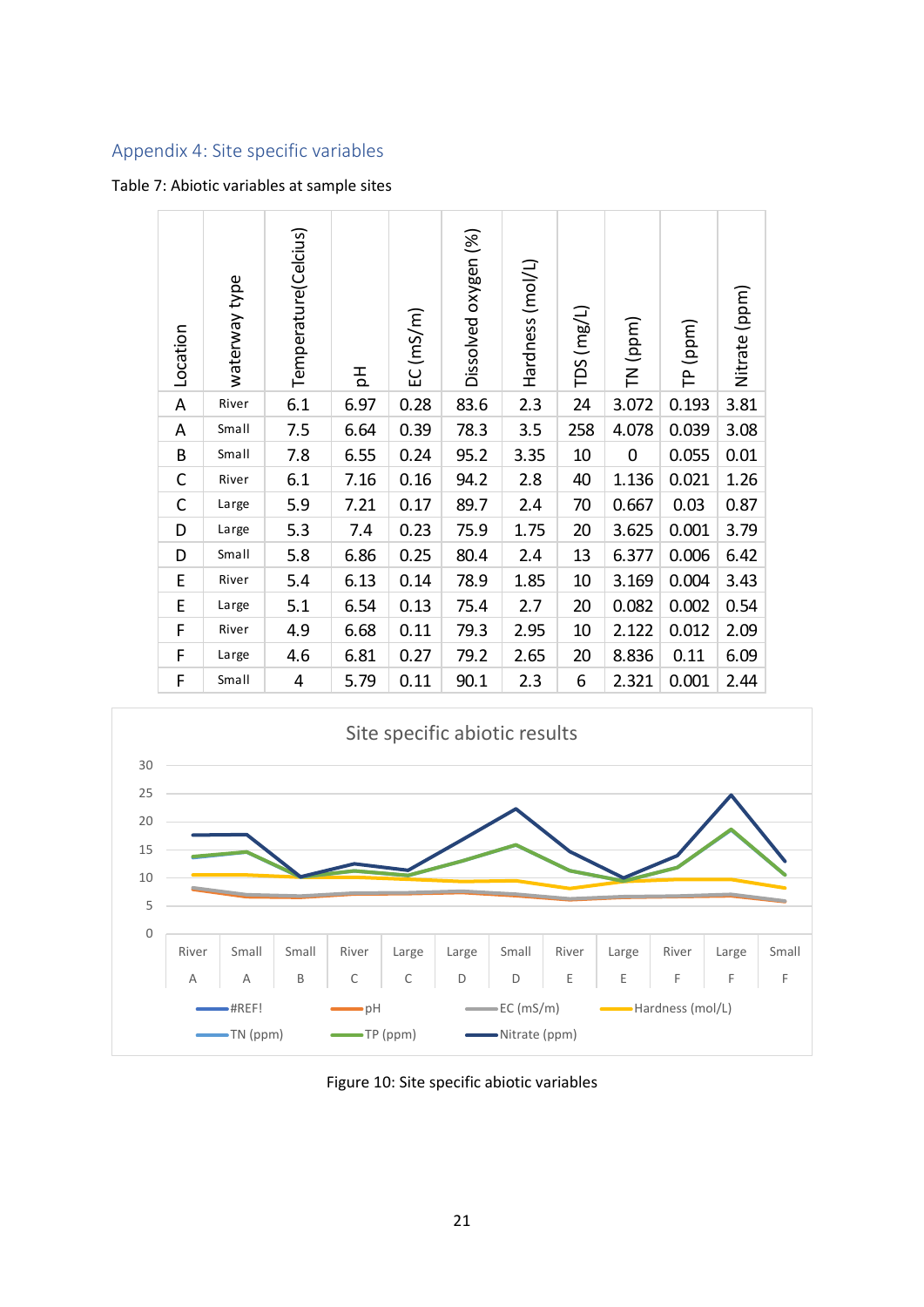

Figure 11: Site specific abiotic variables (DO and TDS)

Table 8: Site specific larvae data Table 9: Site specific biotic and abiotic factors

| Location | waterway type | Simpsons Index | Shannon Index | Species richness | Species richness In(s) | Eveness     | TOTAL # INDIVIDUALS | Location | waterway type | Aquatic vegitation (%) | Bottom type         | colour<br>Water    |
|----------|---------------|----------------|---------------|------------------|------------------------|-------------|---------------------|----------|---------------|------------------------|---------------------|--------------------|
| Α        | River         |                | 0             | 1                | $\mathbf 0$            | $\mathbf 0$ | 4                   | A        | River         | $\mathbf{1}$           | mud                 | Cloudy brown       |
| A        | Small         |                | 0             | 1                | $\mathbf 0$            | 0           | 5                   | A        | Small         | $\overline{2}$         | mud                 | Murky brown        |
| B        | Small         | 0.394          | 1.73          | 7                | 1.946                  | 0.2         | 70                  | B        | Small         | 95                     | Mud, Organic matter | slightly brown     |
| С        | River         |                | $\mathbf 0$   | 1                | $\mathbf 0$            | 0           | 4                   | C        | River         | 1                      | rock, silt          | Clear-cloudy brown |
| C        | Large         |                | $\mathbf 0$   | 1                | $\mathbf 0$            | 0           | 3                   | C        | Large         | 25                     | mud                 | Very murky brown   |
| D        | Large         | 0.448          | 1.13          | 4                | 1.386                  | 0.32        | 43                  | D        | Large         | 8                      | Mud, rock           | Clear, brown tinge |
| D        | Small         | 0.287          | 2             | 6                | 1.792                  | 0.16        | 119                 | D        | Small         | 90                     | Mud                 | Clear brown tinge  |
| E        | River         |                | 0             | 1                | $\Omega$               | 0           | 5                   | E        | River         | 2                      | sand, rock, silt    | Clear brown        |
| E        | Large         | 0.246          | 2.02          | 5                | 1.609                  | 0.15        | 19                  | E        | Large         | 10                     | mud organic matter  | Dark brown         |
| F        | River         | 0.1            | 1.92          | 4                | 1.386                  | 0.07        | 5                   | F        | River         | 50                     | Mud stone           | Brown clear        |
| F        | Large         | 0.466          | 1.21          | 3                | 1.099                  | 0.42        | 35                  | F        | Large         | 30                     | Mud, rocks          | Murkey brown       |
| F        | Small         | 0.33           | 1.55          | 3                | 1.099                  | 0.3         | 39                  | F        | Small         | 85                     | large stones, mud   | Clear              |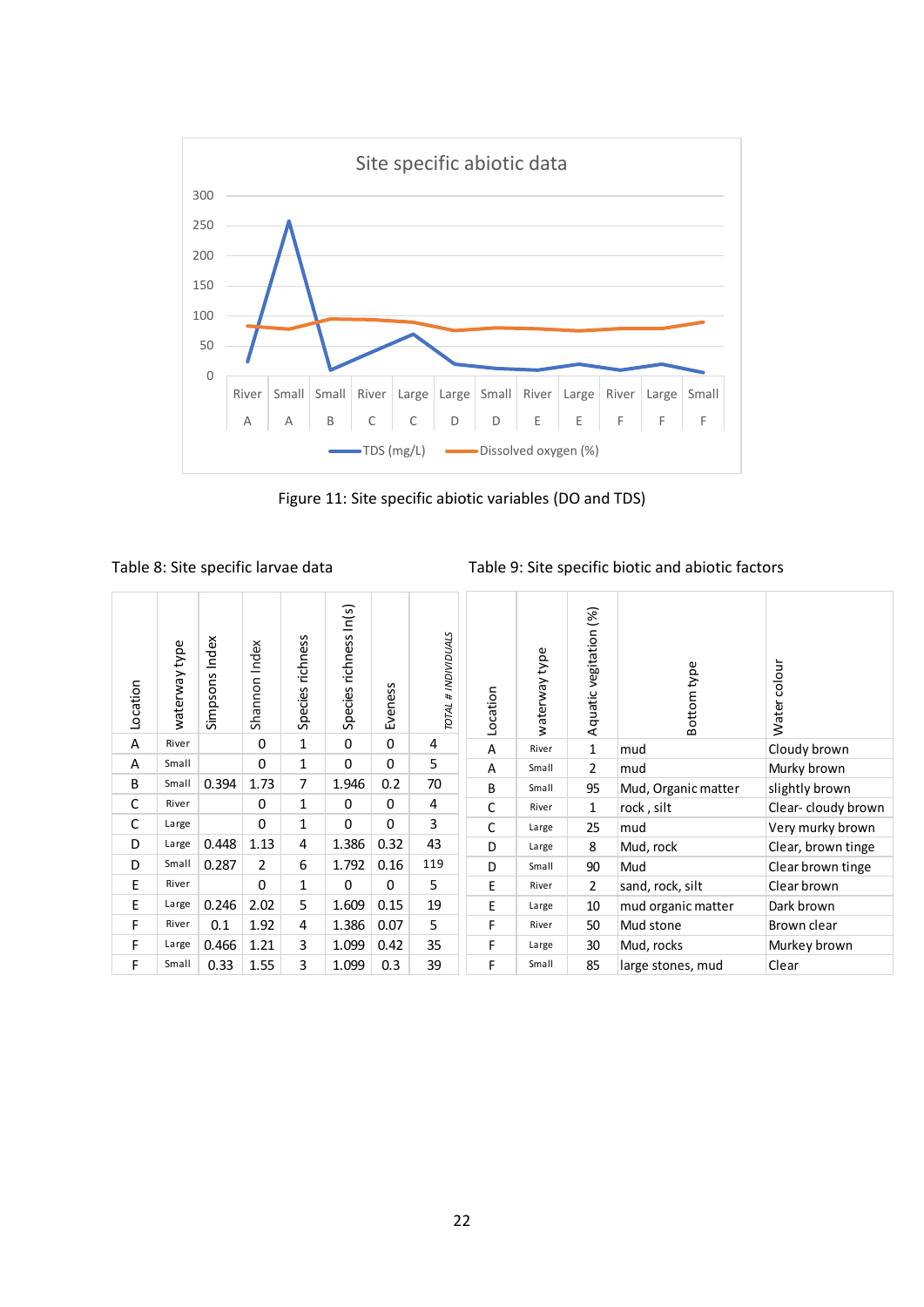#### Appendix 5: Predators in the small pond waterbodies

It has generally been assumes that wetlands may offer a better breeding ground for Aquatic insects, including Odonata, as they lack larger predators, such as fish, however several fish were caught in 2 locations, these locations did have lower species richness and total abundance than those locations without fish, with only the common *Coenagrion* being located, highlighting this species strength and adaptivity. (images from Sara Bischoff)

Location C: Large wetland

(3 *Coenagrion were located here)*



Location A: Small pond.

(5 *Coenagrion were located here)*